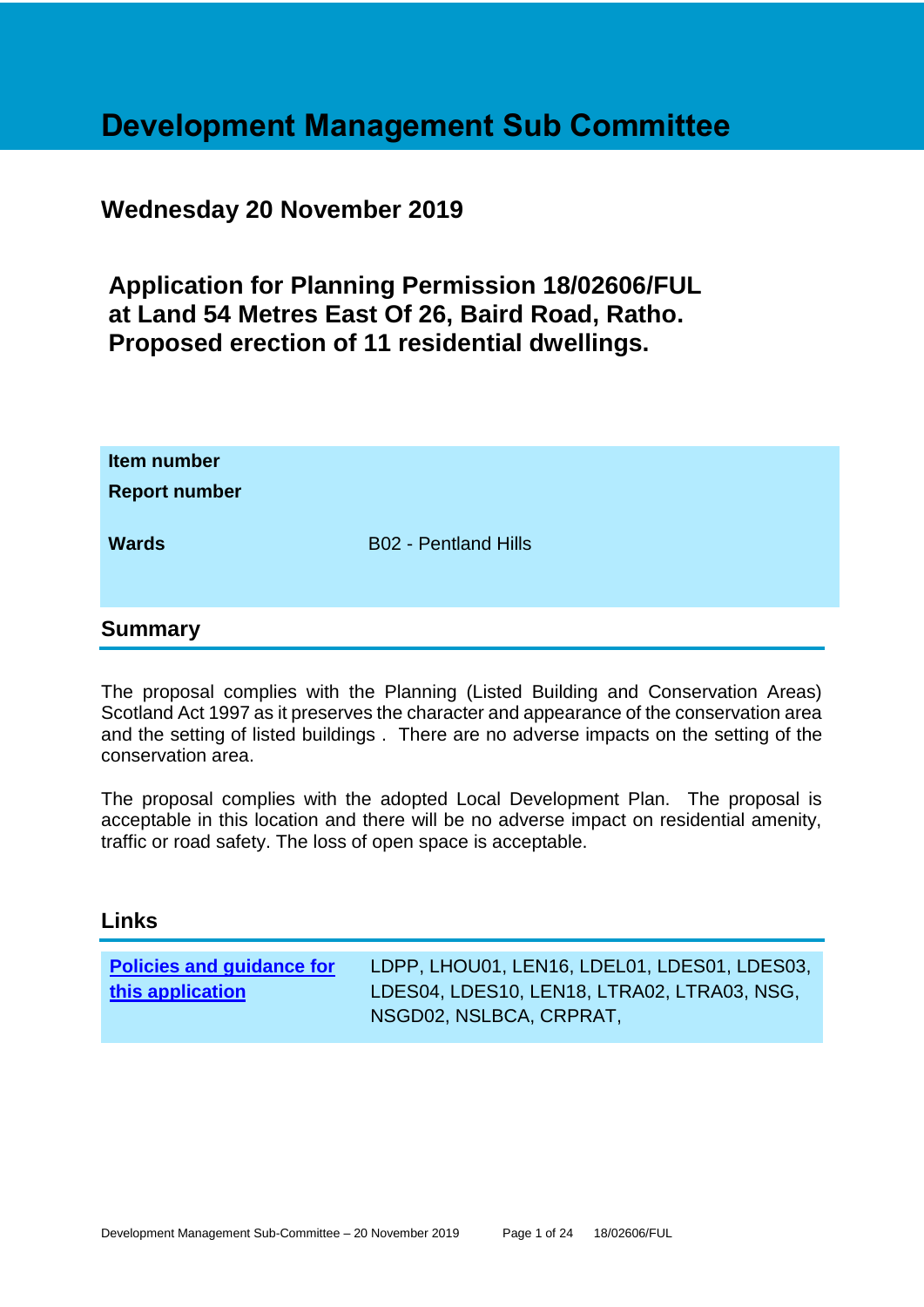# **Report**

# **Application for Planning Permission 18/02606/FUL at Land 54 Metres East Of 26, Baird Road, Ratho. Proposed erection of 11 residential dwellings.**

# **Recommendations**

**1.1** It is recommended that this application be Granted subject to the details below.

# **Background**

#### **2.1 Site description**

The site is an area of 0.3 hectares within the settlement of Ratho. A large part of the site is currently designated as open space within the Edinburgh Local Development Plan (LDP) and is undeveloped with overgrown vegetation. The site slopes down in the northern section towards the canal with an area of amenity land providing a buffer between the site itself and Union Canal, a Scheduled Ancient Monument. Ratho Park playing fields border the site to the south.

To the east is West Croft, a residential street featuring two storey terraced blocks. Directly to the west of the site are the rear gardens of the properties which front onto Baird Road. A number of these properties are category B listed:

- 4 and 6 Baird Road (Ref: LB27710, 08/03/1994);
- 8 and 10 Baird Road (Ref: LB27715, 08/03/1994) and
- 12 and 14 Baird Road (Ref: LB27720, 08/03/1994).

This application site is located within the Ratho Conservation Area.

#### **2.2 Site History**

29 April 2014 - Application approved on part of the site for the erection of two dwelling houses (as amended) (Ref: 07/00442/FUL).

31 March 1999 - Application withdrawn on wider site for residential development of seven houses (Ref: 98/02829/FUL).

22 September 2006 - Application refused on part of the site for the erection of two storey dwelling, access driveway, boundary treatments and associated works (Ref: 06/01139/FUL).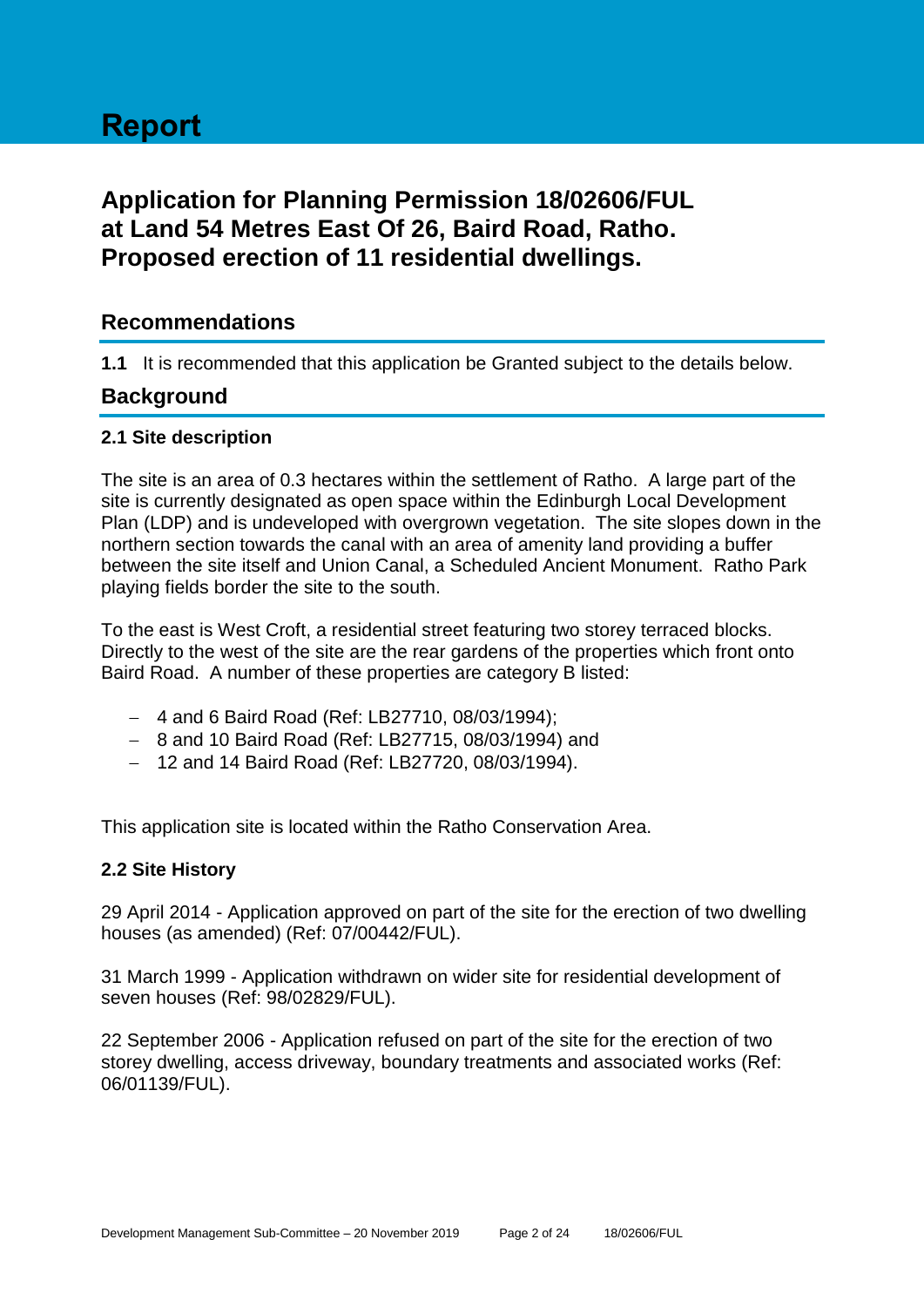# **Main report**

#### **3.1 Description Of The Proposal**

The proposal seeks the erection of 11 residential dwellings with enhanced gables and pitched roofs. The residential density equates to 36.6 units/ha. The applicant describes the proposal as being split into two separate character areas within the site, the Historic Contex, and the Waterfront Context.

The Historic Context contains a combined block of five two storey terraced dwellings. This block faces onto West Croft at an angle, with the southern gable perpendicular to the playing fields. Grey facing brick is the proposed principle exterior finish with zinc roof panels and timber windows. Each dwelling within the terraced block has three bedrooms and an integrated garage. There is also space for one car in each driveway, with a small front garden and larger garden to the rear.

The Waterfront Context contains a block of six dual aspect three storey townhouses. These are located to the north of the site, with the main frontage towards the Union Canal. Timber cladding is the principal material, using a variety of muted colour tones. The townhouses each have four bedrooms and an integrated garage. There is a driveway and small garden on the southern elevation and larger garden area to the north facing the canal.

Vehicular access is proposed to be taken from West Croft with an adjacent footpath providing a link to the existing path along the banks of the canal. In addition to the driveways of each dwelling, two further car parking spaces are proposed within the scheme.

#### Supporting Documents

As part of this application the following documents have been submitted and are available to view on the Planning and Building Standards Online Services:

- Design Statement;
- Ecology Report; and
- Parking Statement.

#### **3.2 Determining Issues**

Section 25 of the Town and Country Planning (Scotland) Act 1997 states - Where, in making any determination under the planning Acts, regard is to be had to the development plan, the determination shall be made in accordance with the plan unless material considerations indicate otherwise.

Section 59 of the Planning (Listed Buildings and Conservation Areas) (Scotland) Act 1997 states that in considering whether to grant planning permission for development which affects a listed building or its setting, a planning authority shall have special regard to the desirability of preserving the building or its setting or any features of special architectural or historic interest which it possesses.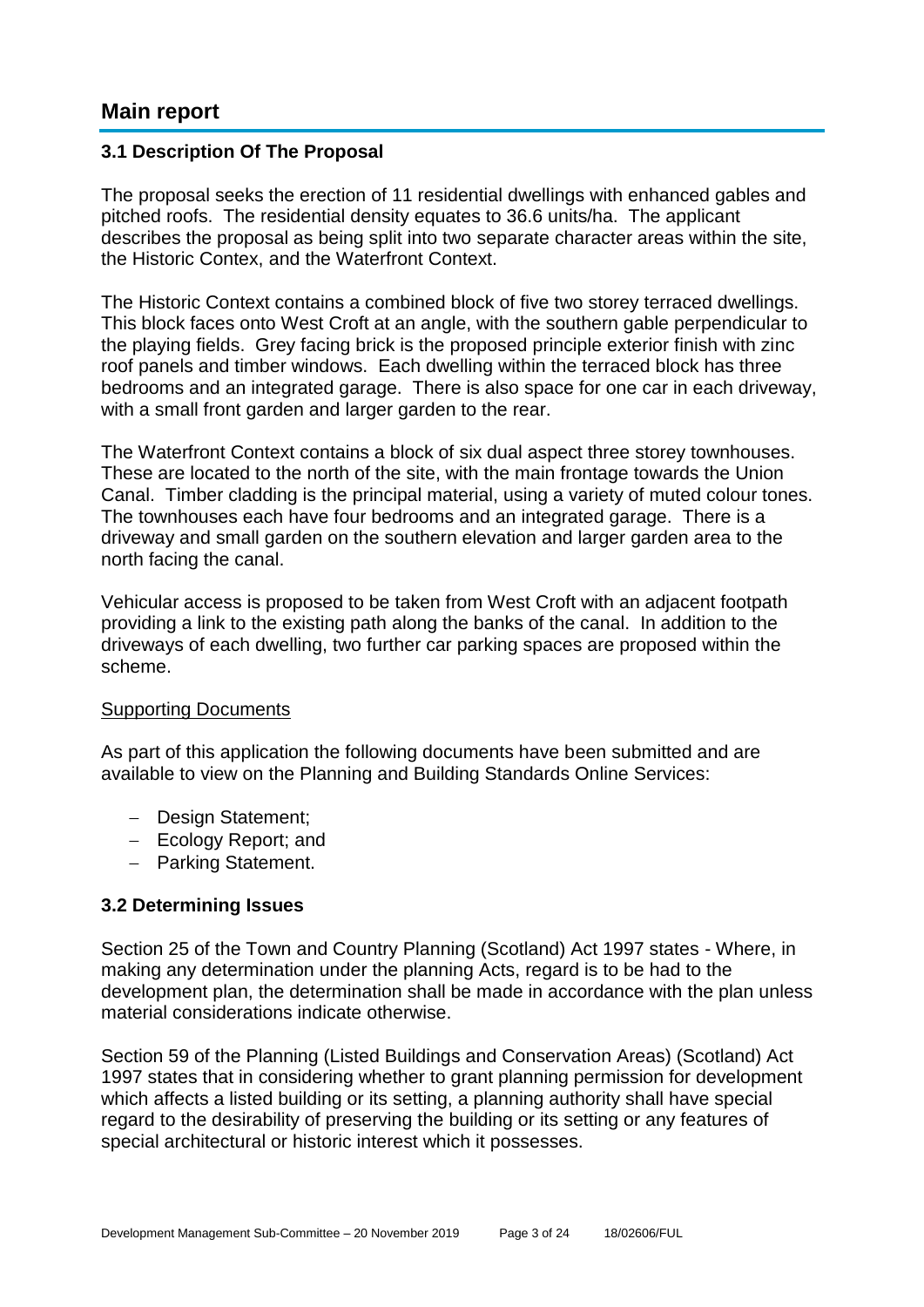Section 64 of the Planning (Listed Buildings and Conservation Areas) (Scotland) Act 1997 states - special attention shall be paid to the desirability of preserving or enhancing the character or appearance of the conservation area.

Do the proposals comply with the development plan?

If the proposals do comply with the development plan, are there any compelling reasons for not approving them?

If the proposals do not comply with the development plan, are there any compelling reasons for approving them?

#### **3.3 Assessment**

To address these determining issues, the Committee needs to consider whether:

- a) the principle of the development is acceptable in this location;
- b) the proposals will detrimentally impact on the character and appearance of the conservation area or surrounding Historic Environment;
- c) the proposals raises any issues in respect of the impact on the setting of a listed building;
- d) the loss of open space is acceptable;
- e) the scale, design and materials for the proposal are acceptable;
- f) the proposal will provide acceptable level of amenity for neighbouring and future residents;
- g) the proposal will raise any traffic, parking or road safety issues;
- h) there will be a detrimental impact on local infrastructure and facilities
- i) there will be a detrimental impact on local biodiversity;
- j) any impacts on equalities and human rights have been addressed and
- k) any public comments raised have been addressed.

#### a) Principle of Development

The site is within the Urban Area as designated by the LDP. LDP Policy Hou 1 gives priority to the delivery of housing on sites in the Urban Area, subject to compatibility with other policies.

The site was granted planning permission for two 1.5 storey detached dwellings in 2014 (Ref: 07/00442/FUL) and therefore the principle of residential development has previously been established. This permission has now expired and any change in material considerations will be assessed throughout this report.

#### b) Setting of a Listed Building

Section 59 (1) of the Planning (Listed Building and Conservation Areas)(Scotland) Act 1997 states:-

*In considering whether to grant planning permission for development which affects a listed building or its setting, a planning authority or the Secretary of State, as the case may be, shall have special regard to the desirability of preserving the building or its setting or any features of special architectural or historic interest which it possesses.* Historic Environment Scotland's document 'Managing change in the Historic Environment - Setting' states;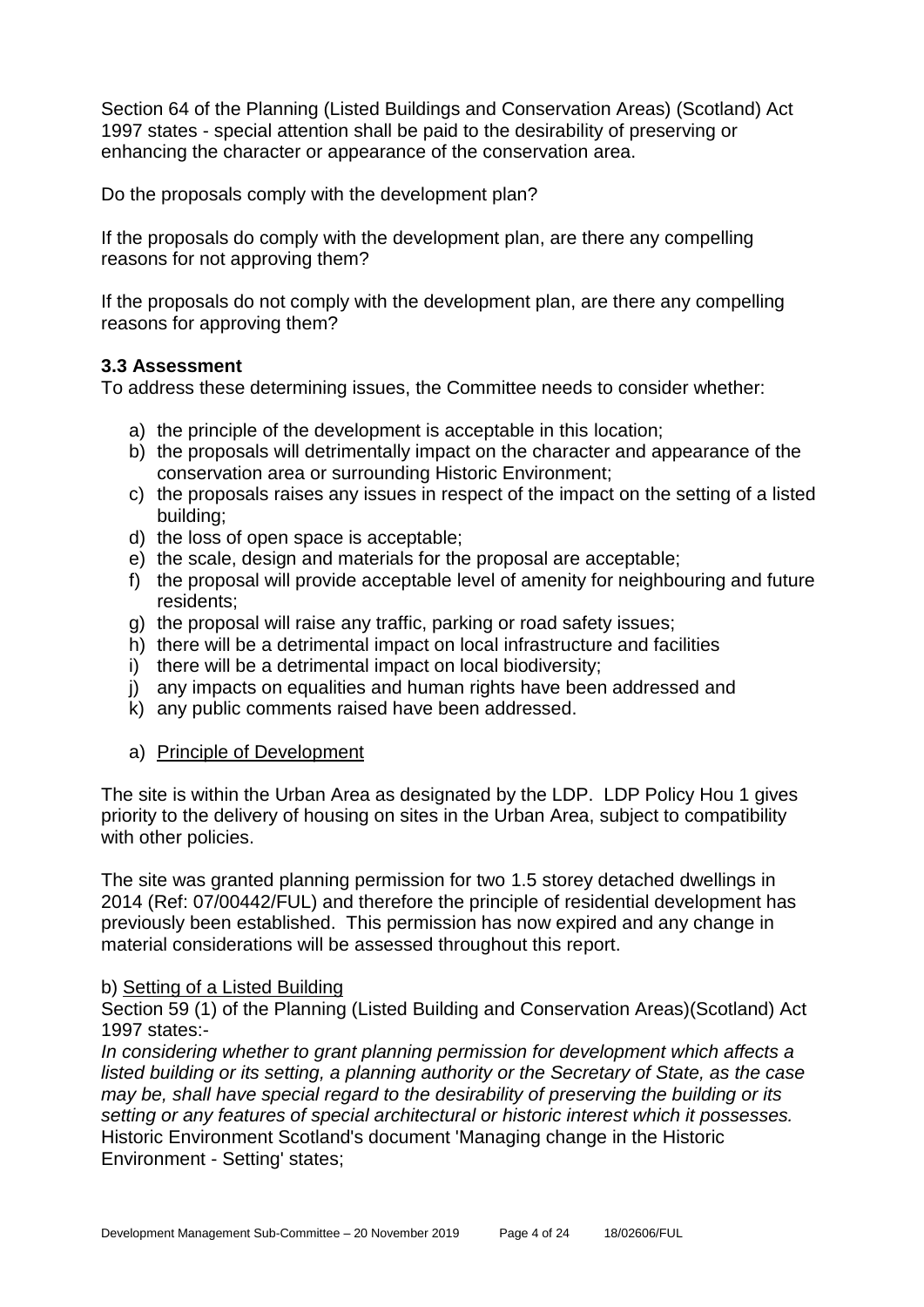*'Setting' is the way the surroundings of a historic asset or place contribute to how it is understood, appreciated and experienced.*

The document states that where development is proposed it is important to:

- Identify the historic assets that might be affected;
- Define the setting of each historic asset; and
- Assess the impact of any new development on this.

HEPS Policy HEP4 ensures that any changes to specific assets protects the historic environment and should be enhanced where possible.

LDP Policy Env 3 states that development within the curtilage or affecting the setting of a listed building will only be permitted if not detrimental to the appearance or character of the building or its setting.

The proposed development is separated from the listed properties at Baird Road which have a frontage away from the proposed development. The development is appropriately positioned to ensure that there would have no impact on the setting of the listed buildings. With reference to the Planning (Listed Buildings and Conservation Areas) (Scotland) Act 1997 the proposals preserve the adjacent listed buildings and their settings including any special architectural or historic interest they possess. The proposal complies with LDP policy Env 3.

#### c) Impact on Conservation Area

Section 64(1) of the Planning (Listed Buildings and Conservation Areas) (Scotland) Act 1997 which states:

*In exercise, with respect to any buildings or other land in a conservation area, of any powers under any of the provisions in subsection (2), special attention shall be paid to the desirability of preserving or enhancing the character or appearance of that area.*

LDP Policy Env 6 seeks to ensure that new development should preserve the character and appearance of conservation areas through high quality design and appropriate materials. The character of this conservation area is predominantly of small scale vernacular cottages with simple pitched roofs and a uniform palette of materials.

The properties to the west of the site are typical of the character of the area, as set out in the Ratho Conservation Area Appraisal. The proposed design includes pitched roofs, robust gables and minimal front gardens, typical of the conservation area characteristics. The proposal provides a contemporary design approach whilst being sympathetic to surrounding design characteristics.

With reference to the Planning (Listed Buildings and Conservation Areas) (Scotland) Act 1997 the proposals preserve the character and appearance of the conservation area. There are no adverse impacts on the setting of the conservation area.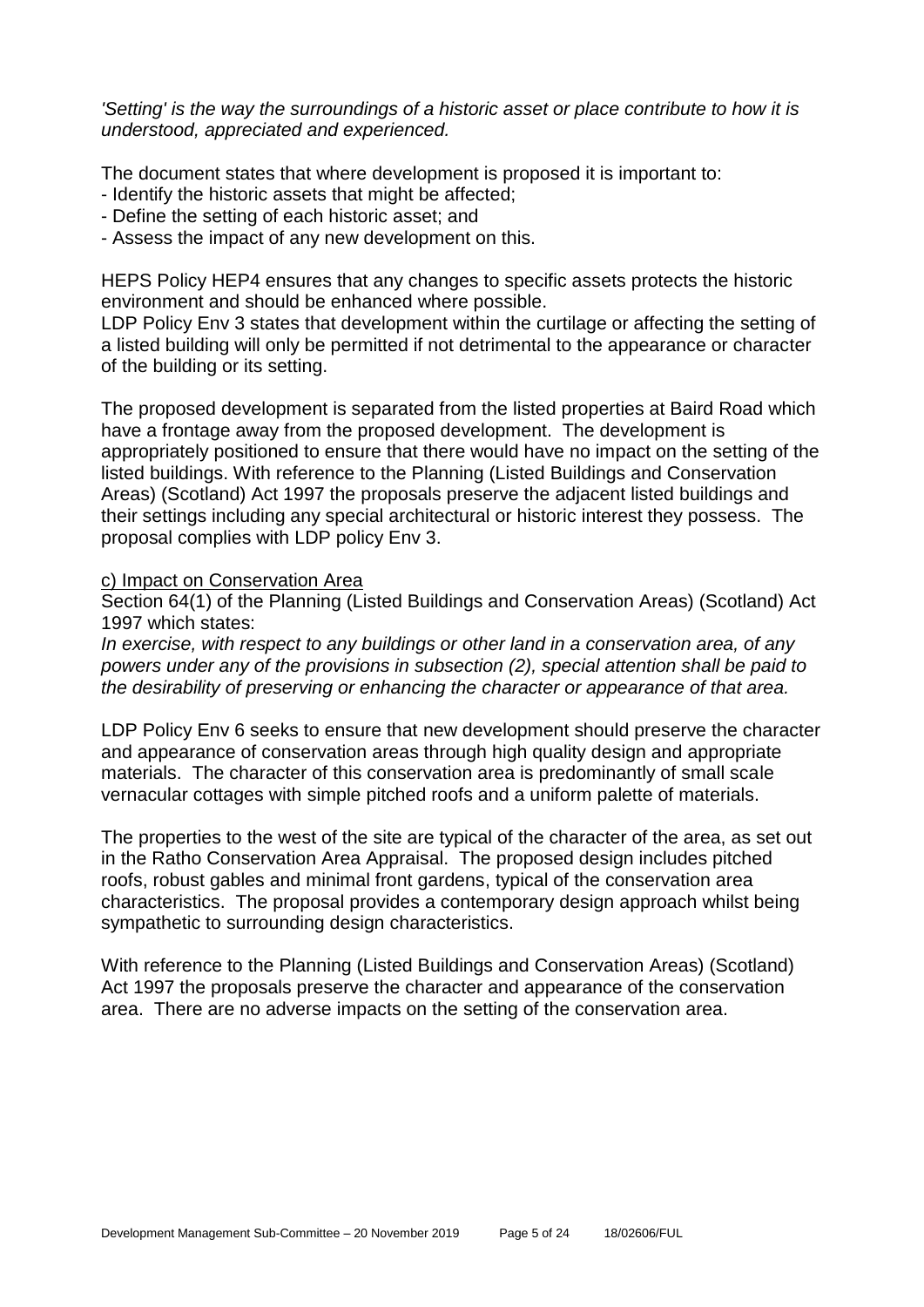#### d) Loss of Open Space

A large part of this site is designated as open space in the LDP. LDP Policy Env 18 criterion a) will only support development on open space where the loss would not result in a significant impact on the quality or character of the local environment. The open space is of poor amenity value. The site is currently used as an informal thoroughfare to the canal path and the proposal would enhance and formalise these desire lines with a 'Canal Link' footpath providing a link from West Croft to Union Canal, enhancing the quality and character of the environment.

Criterion b) supports the loss of open space only where it is considered as a small part of a larger area of open space and there is a significant over- provision in the area. Given that the site is neighbouring playing fields, the site could be considered to form a small part of a larger area. The South West Locality Open Space Action Plan does identify an area of homes in Ratho that are not served by the Large Greenspace Standard, indicating a deficit of good quality large greenspaces in the town. On balance, it is considered that due to the location next to formal playing fields and links to the canal path, the loss of a small area of open space in this location would not have a significant impact on the provision in the immediate area.

Criterion c) seeks to ensure that the loss of open space would not be detrimental to the wider network or biodiversity value. The site is a small part of a wider network of open space including the canal path, playing fields and community woodland. The proposal would not be detrimental to the wider open space network or the biodiversity value.

Criterion d) ensures that any loss of open space must provide benefits to the local community through alternative provision or improvements to existing open space. Whilst the quantity of designated open space would be vastly reduced through this proposal, it is considered that the quality of open space would be improved through the provision of formalised footpath connections, a landscaped area of public open space and a viewing shelter with canal views.

It is considered that this proposal largely complies with LDP Policy Env 18 and on balance the loss of open space is acceptable.

#### e) Scale, Design and Materials

LDP Policy Des 1 supports development that contributes towards a sense of place and draws on positive characteristics of the surrounding area. The policy does not support poor quality design. LDP Policies Des 3 and 4 state that proposals should enhance existing features and have a positive impact on the character of the surrounding area.

The townhouses within the proposal are higher than existing surrounding properties. However, these are located at the northern end of the site where the site levels are at their lowest, sloping down towards the canal. Therefore the topography of the site allows for building heights to be increased in this location with limited visual impact on the existing skyline.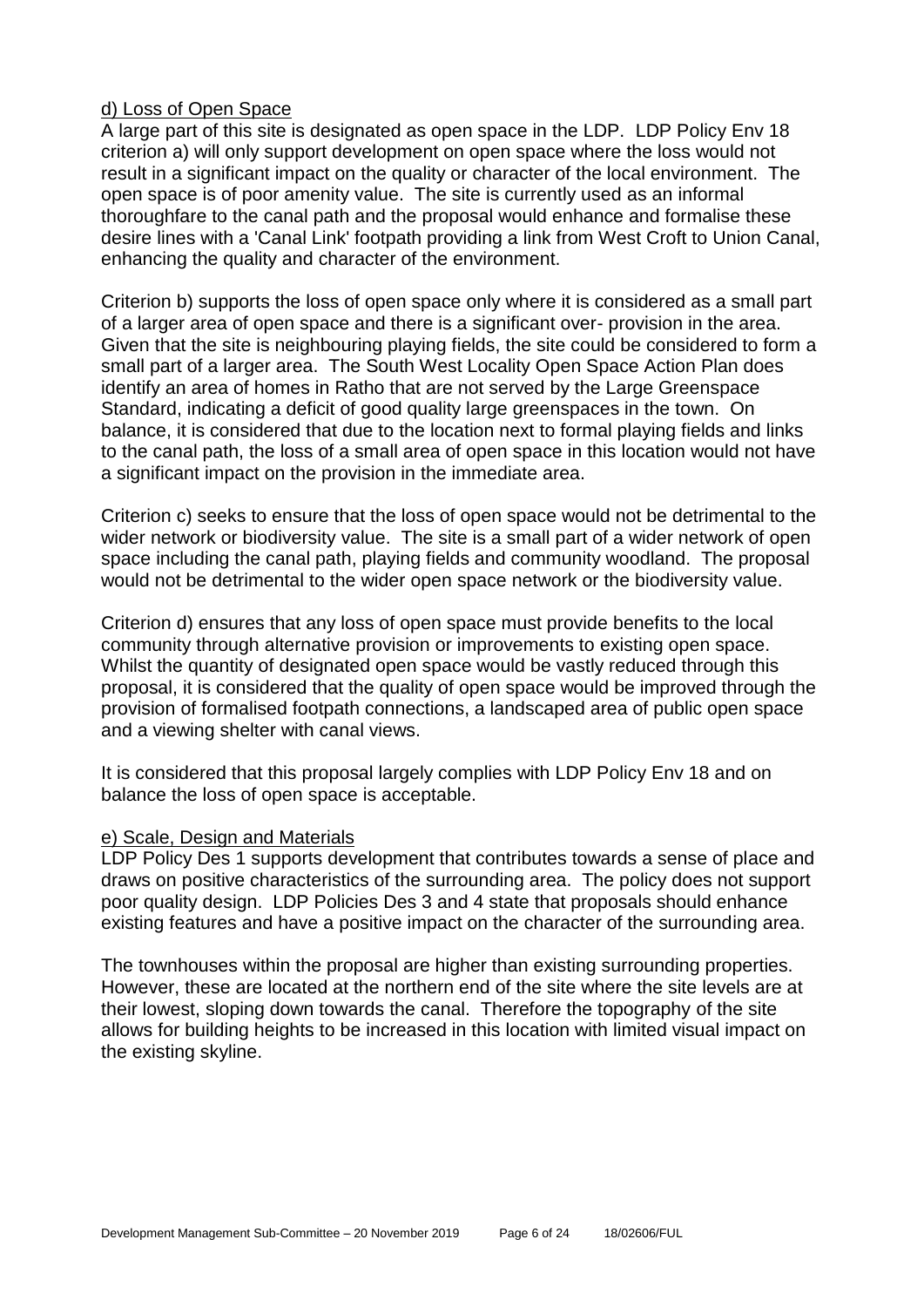The proposal has incorporated elements from surrounding traditional architecture and united these principles to deliver a contemporary design solution. Steeply pitched roofs and a high quality palette of materials allow this proposal to convey good design principles whilst incorporating elements of architecture from the surrounding conservation area. The relevant design policies have been achieved and the site's frontage to the Union Canal would be enhanced.

The Edinburgh Design Guidance encourages the efficient use of land in suburban developments, as well as a mix of house types. The proposed density of 36.6 units/ha is higher than that within the conservation area to west of the site but in-keeping with the developments to the east. A range of terraced housing and townhouses on this site is acceptable.

Overall the proposal offers good elements of design interest along the Union Canal.

#### f) Amenity for Future and Neighbouring Residents

#### Future residents

The Edinburgh Design Guidance sets out minimum internal floor areas of new dwellings to ensure satisfactory amenity of new residents. These have been met within this proposal.

The proposal provides sufficient private and public open space for future residents, as well as access to the wider path network.

#### Neighbouring residents

The Edinburgh Design Guidance sets out standards for appropriate daylight and overshadowing as a result of new development on existing properties. The proposal is compliant with these.

Access for neighbouring residents to the wider path network would be enhanced through this proposal by the provision of a footpath through the site to the canal.

#### g) Traffic, Parking and Road Safety

The access into the development is proposed to be taken from West Croft, which is currently an adopted residential street. The road geometry and capacity is suitable to accommodate the increased journeys.

The application site is located within Zone 3 of the Council's Parking Standards and has been assessed accordingly. The applicant is proposing a total of 24 car parking spaces, 22 of which are in the form of garage space/ driveways and two visitor on street spaces.

With regards to cycle parking, a minimum of three cycle spaces per dwelling is required. These spaces will be provided within the curtilage of the properties.

The Roads Authority has no objection to the application and the proposal meets the Council's Parking Standards.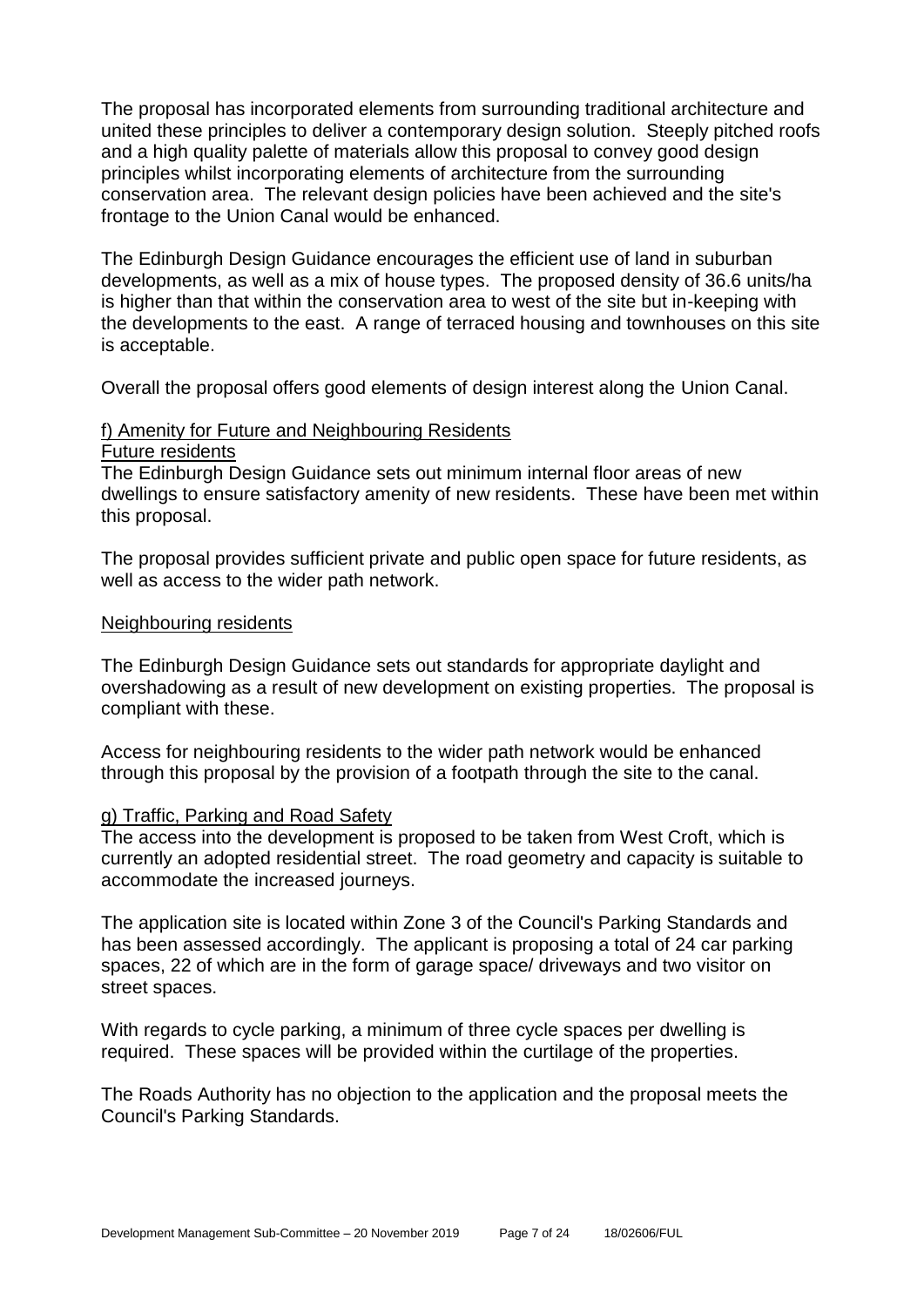#### h) Infrastructure and Facilities

LDP Policy Del 1 seeks to ensure that new development mitigates any additional negative impact it has on existing infrastructure. The site falls within the South West Education Contribution Zone (Sub-Area SW-2) and the Council has identified that there is insufficient capacity at both Ratho Primary School and Balerno High School.

To cover the total cost of the additional infrastructure required, the contribution for 11 houses is £71,896 (as at Q4 2017), plus a contribution towards the delivery of additional primary school classrooms. A reasonable contribution towards new primary school capacity would be £57,332 (as at Q4 2017). This would give a total contribution requirement towards new education infrastructure of £129,228 (as at Q4 2017).

The impact on infrastructure and facilities is therefore acceptable subject to a legal agreement.

#### i) Biodiversity

LDP Policy Env 16 aims to protect against any adverse impact on various species protected under European or UK Law. The applicant has submitted an Ecological Assessment in support of this application. The Assessment concluded that there would be a loss of low value habitat to development, but this could be mitigated by tree and shrub planting throughout the site. The loss of trees will be mitigated with new tree planting.

Furthermore, the protection of the canal, breeding birds and small mammals prior to and during construction will be protected through the requirement of a Construction Environmental Management Plan.

#### j) Equalities and Human Rights

No impacts in relation to equalities or human rights have been identified.

#### k) Public Comments

#### Material objections:

- Detrimental impact on the conservation area: addressed in section 3.3 d):
- Congestion: addressed in section 3.3 f);
- Density: addressed in section 3.3 c):
- Overshadowing and loss of privacy: addressed in section 3.3 e);
- Loss of footpath and access to canal: addressed in section 3.3 b);
- Not in-keeping with local character: addressed in section 3.3 d):
- Loss of trees: addressed in section 3.3 h):
- $-$  Loss of open space: addressed in section 3.3 b);
- $-$  Lack of amenities in Ratho: addressed in section 3.3 g);
- No capacity in local schools: addressed in section 3.3 g);
- $-$  Impact on local wildlife: addressed in section 3.3 h).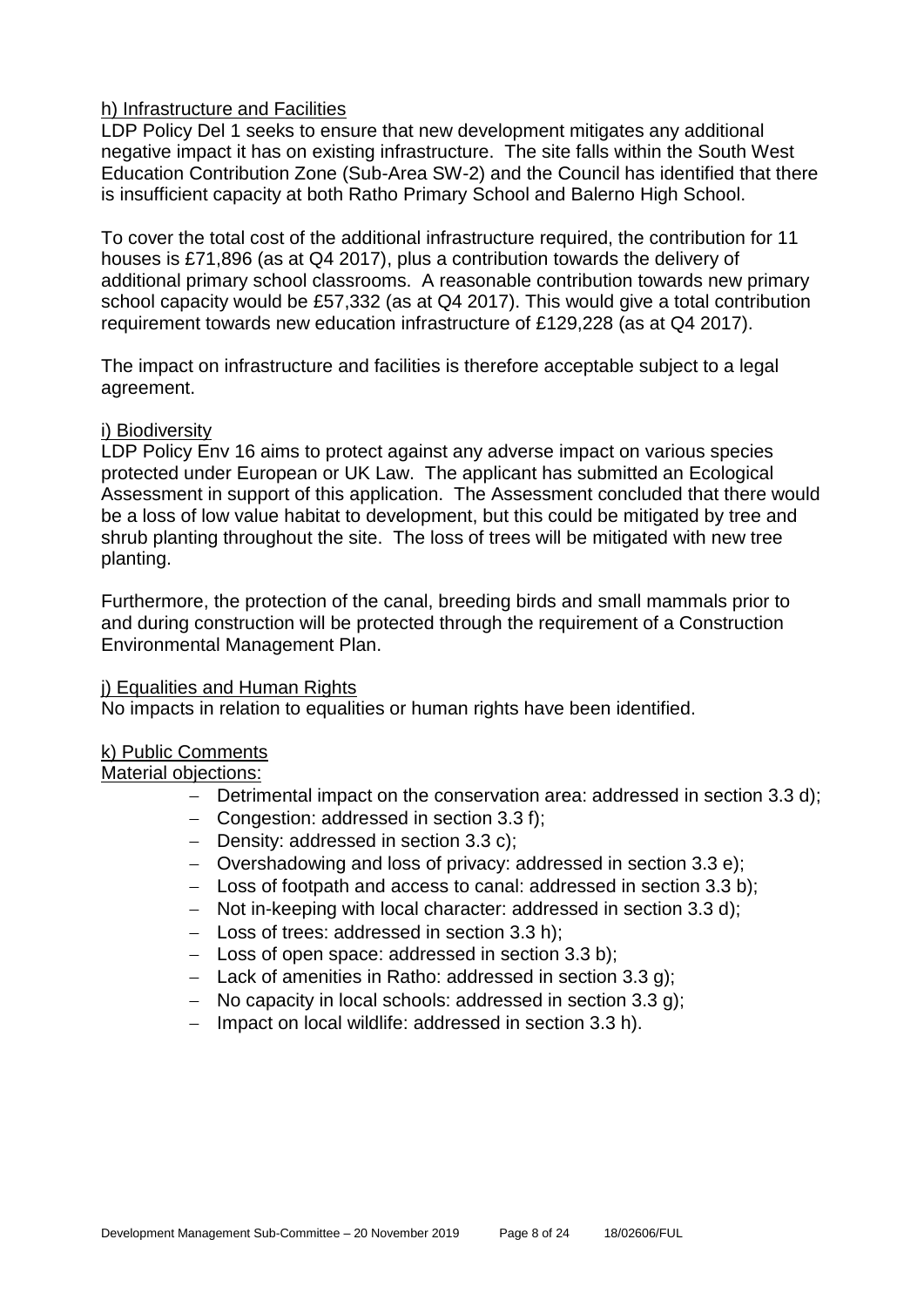#### Non-material considerations:

- Blocking private views;
- No need for more housing;
- The proposal does not relate to previous planning consent;
- Wall to the north of the site should be repaired in line with 15/04140/PPP;
- Construction disruption;
- Traffic during construction.

#### Ratho and District Community Council

Ratho and District Community Council submitted a response and object to the proposal on the following grounds:

- Over-development: addressed in section 3.3 c);
- Design not in-keeping with Ratho Conservation Area: addressed in section 3.3 d);
- $-$  Poor vehicular access: addressed in section 3.3 f);
- Lack of information on trees: addressed in section 3.3 h);
- $-$  Lack of facilities and infrastructure: addressed in section 3.3 g);
- $-$  Existing congestion and parking issues: addressed in 3.3 f);
- $-$  Loss of bats: addressed in section 3.3 h);
- Extra construction traffic: non-material.

#### **Conclusion**

The proposal complies with the Planning (Listed Building and Conservation Areas) Scotland Act 1997 as it preserves the character and appearance of the conservation area. There are no adverse impacts on the setting of the conservation area.

The proposal complies with the adopted Local Development Plan. The proposal is acceptable in this location and there will be no adverse impact on residential amenity, traffic or road safety. The loss of open space is acceptable. A legal agreement is required to mitigate pressure on local school accommodation.

It is recommended that this application be Granted subject to the details below.

#### **3.4 Conditions/reasons/informatives Conditions:-**

- 1. No development shall take place until the applicant has secured the implementation of a programme of archaeological work, in accordance with a written scheme of investigation which has been submitted to and approved in writing by the Planning Authority, having first been agreed by the City Archaeologist.
- 2. No development shall take place until a Construction Environmental Management Plan, relating to biodiversity (CEMP:biodiversity), has been submitted to and approved in writing by the planning authority.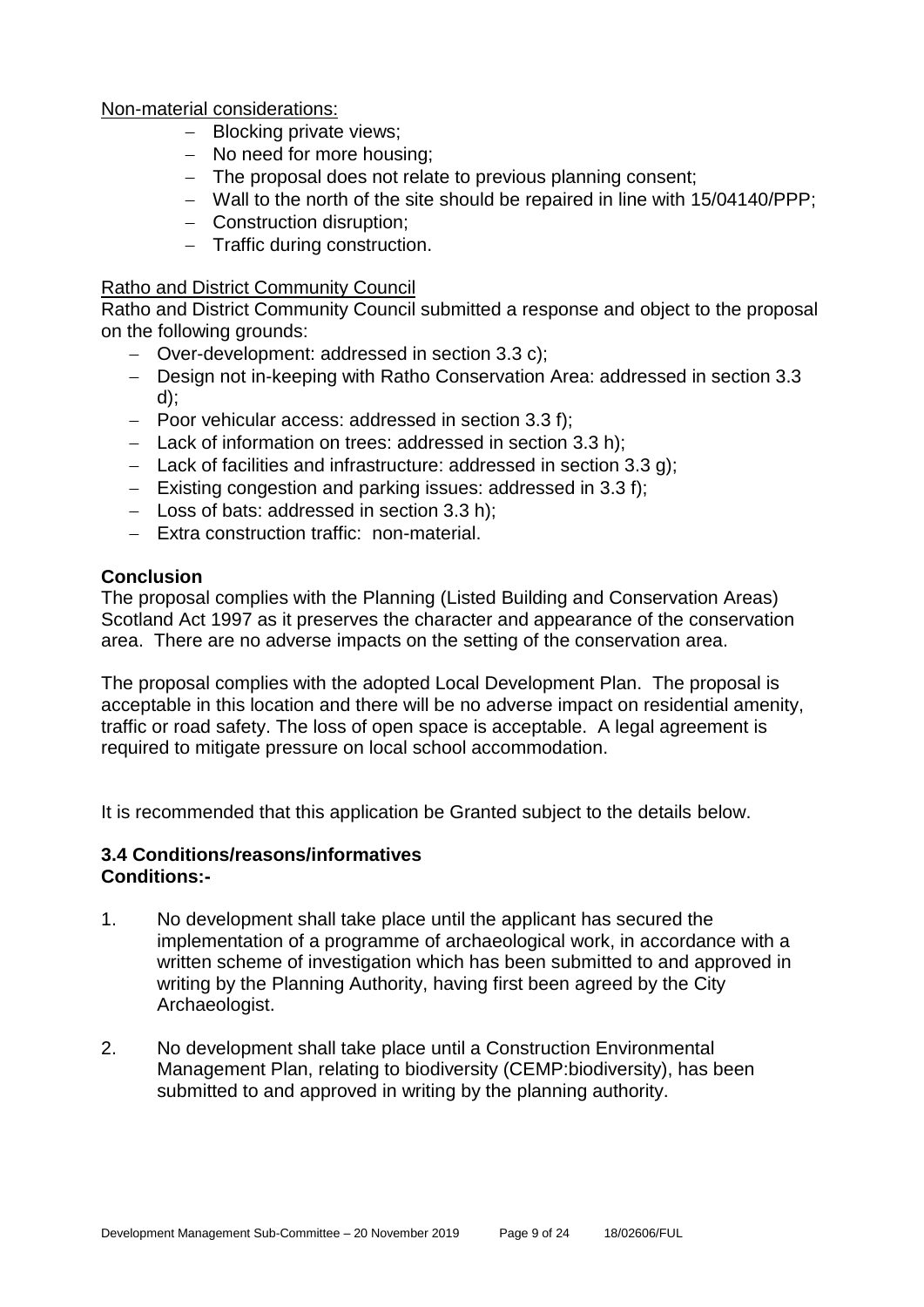- 3. Development shall not commence until a Bird Hazard Management Plan has been submitted to and approved in writing by the Planning Authority. The submitted plan shall include details of:
	- monitoring of any standing water within the site temporary or permanent
	- sustainable urban drainage schemes (SUDS) Such schemes shall comply with Advice Note 3 'Wildlife Hazards' (available at http://www.aoa.org.uk/policy-campaigns/operations-safety/).
	- management of any flat/shallow pitched/green roofs on buildings within the site which may be attractive to nesting, roosting and "loafing" birds. The management plan shall comply with Advice Note 3 'Wildlife Hazards.'
	- $-$  reinstatement of grass areas
	- maintenance of planted and landscaped areas, particularly in terms of height and species of plants that are allowed to grow
	- which waste materials can be brought on to the site/what if any exceptions e.g. green waste
	- monitoring of waste imports (although this may be covered by the site licence)
	- physical arrangements for the collection (including litter bins) and storage of putrescible waste, arrangements for and frequency of the removal of putrescible waste
	- signs deterring people from feeding the birds.

The Bird Hazard Management Plan shall be implemented as approved, on completion of the development and shall remain in force for the life of the building. No subsequent alterations to the plan are to take place unless first submitted to and approved in writing by the Planning Authority.

- 4. Development shall not commence until details of the Sustainable Urban Drainage Schemes (SUDS) have been submitted to and approved in writing by the Planning Authority. Details must comply with Advice Note 3 'Wildlife Hazards'. The submitted Plan shall include details of:
	- Attenuation times
	- Profiles & dimensions of water bodies
	- Details of marginal planting

No subsequent alterations to the approved SUDS scheme are to take place unless first submitted to and approved in writing by the Planning Authority. The scheme shall be implemented as approved.

5. A detailed specification, including trade names where appropriate, of all the proposed external materials shall be submitted to and approved in writing by the Planning Authority before work is commenced on site; Note: samples of the materials may be required.

#### **Reasons**:-

- 1. In order to safeguard the interests of archaeological heritage.
- 2. In order to safeguard the interests of nature conservation.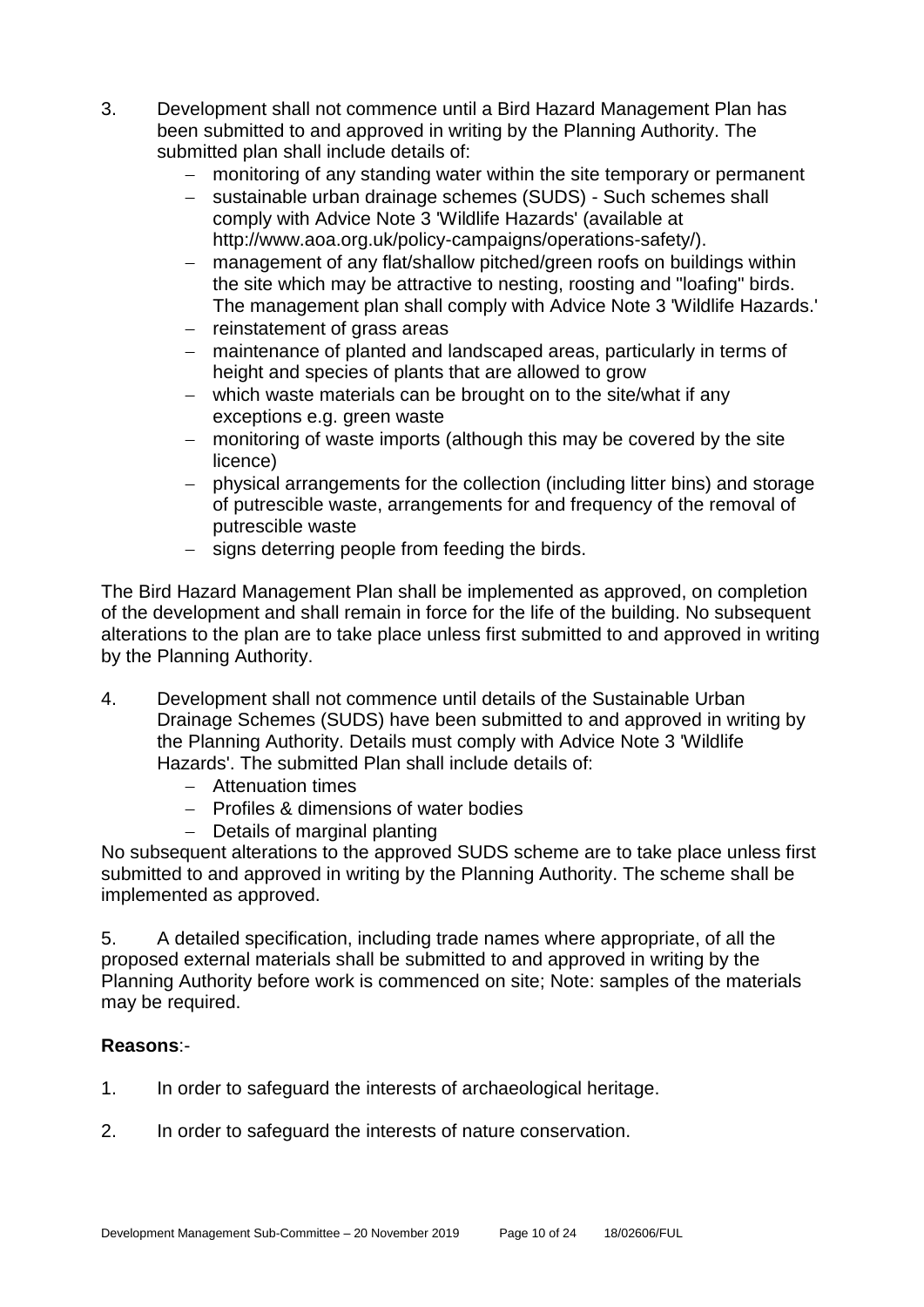- 3. It is necessary to manage the development in order to minimise its attractiveness to birds which could endanger the safe movement of aircraft and the operation of Edinburgh Airport.
- 4. To avoid endangering the safe movement of aircraft and the operation of Edinburgh Airport through the attraction of Birds and an ncrease in the bird hazard risk of the application site. For further information please refer to Advice Note 3 'Wildlife Hazards' (available at http://www.aoa.org.uk/policycampaigns/operations-safety/).
- 5. In order to enable the planning authority to consider this/these matter/s in detail.

#### **Informatives**

It should be noted that:

- 1. The works hereby permitted shall be commenced no later than the expiration of three years from the date of this consent.
- 2. Consent shall not be issued until a suitable legal agreement has been concluded to make a financial contribution to Children and Families to alleviate accommodation pressures in the local catchment area.

To cover the total cost of the additional infrastructure required, the contribution for 11 houses is £71,896 (as at Q4 2017), plus a contribution towards the delivery of additional primary school classrooms. A reasonable contribution towards new primary school capacity would be £57,332 (as at Q4 2017). This would give a total contribution requirement towards new education infrastructure of £129,230 (as at Q4 2017).

The legal agreement should be concluded within 6 months of the date of this notice. If not concluded within that 6 month period, a report will be put to committee with a likely recommendation that the application be refused.

- 3. No development shall take place on the site until a 'Notice of Initiation of Development' has been submitted to the Council stating the intended date on which the development is to commence. Failure to do so constitutes a breach of planning control, under Section 123(1) of the Town and Country Planning (Scotland) Act 1997.
- 4. As soon as practicable upon the completion of the development of the site, as authorised in the associated grant of permission, a 'Notice of Completion of Development' must be given, in writing to the Council.
- 5. Given the nature of the proposed development it is possible that a crane may be required during its construction. We would, therefore, draw the applicant¿s attention to the requirement within the British Standard Code of Practice for the safe use of Cranes, for crane operators to consult the aerodrome before erecting a crane in close proximity to an aerodrome. This is explained further in Advice Note 4 ¿Cranes and Other Construction Issues¿.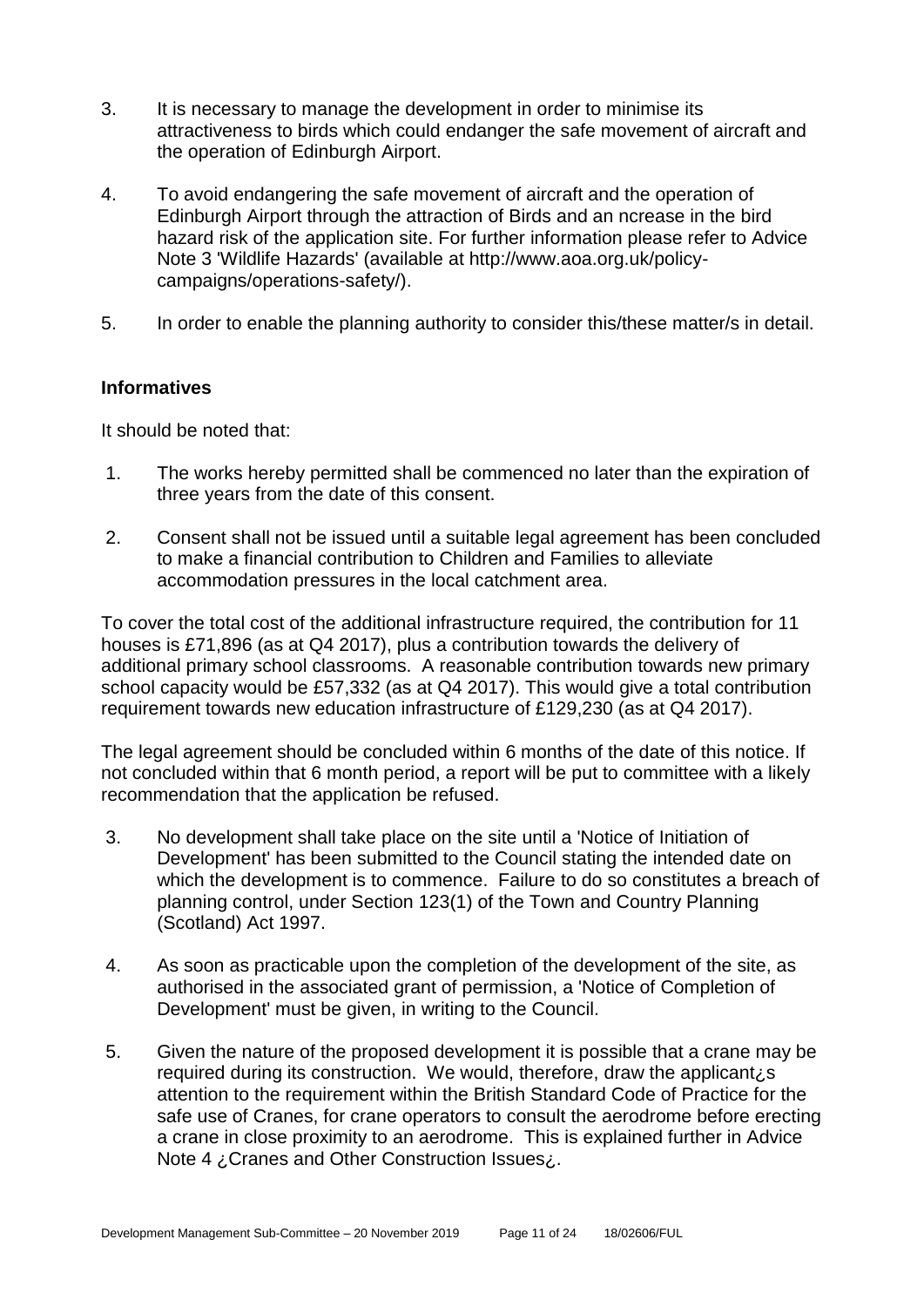- 6. The development is close to the aerodrome and the approach to the runway. We draw attention to the need to carefully design lighting proposals. This is further explained in Advice Note 2, 'Lighting' (available at (http://www.aoa.org.uk/policycampaigns/operationssafety/) Please note that the Air Navigation Order 2005, Article 135 grants the Civil Aviation Authority power to serve notice to extinguish or screen lighting which may endanger aircraft.
- 7. The incorporation of swift nesting sites/swift bricks into the scheme is recommended. Further details on swift bricks can be found at www.edinburgh.gov.uk/biodiversity
- 8. The incorporation of green roofs into the scheme is recommended. Further details on green roofs can be found at www.edinburgh.gov.uk/biodiversity
- 9. The applicant should engage in discussions with Scottish Canals to ensure access is protected for maintenance at Union Canal.
- 10. A minimum of three cycle spaces per dwelling is required and will be provided in curtilage to the properties.

# **Financial impact**

#### **4.1 The financial impact has been assessed as follows:**

There are no financial implications to the Council.

# **Risk, Policy, compliance and governance impact**

**5.1** Provided planning applications are determined in accordance with statutory legislation, the level of risk is low.

# **Equalities impact**

#### **6.1 The equalities impact has been assessed as follows:**

The application has been assessed and has no impact in terms of equalities or human rights.

# **Sustainability impact**

#### **7.1 The sustainability impact has been assessed as follows:**

This application meets the sustainability requirements of the Edinburgh Design Guidance.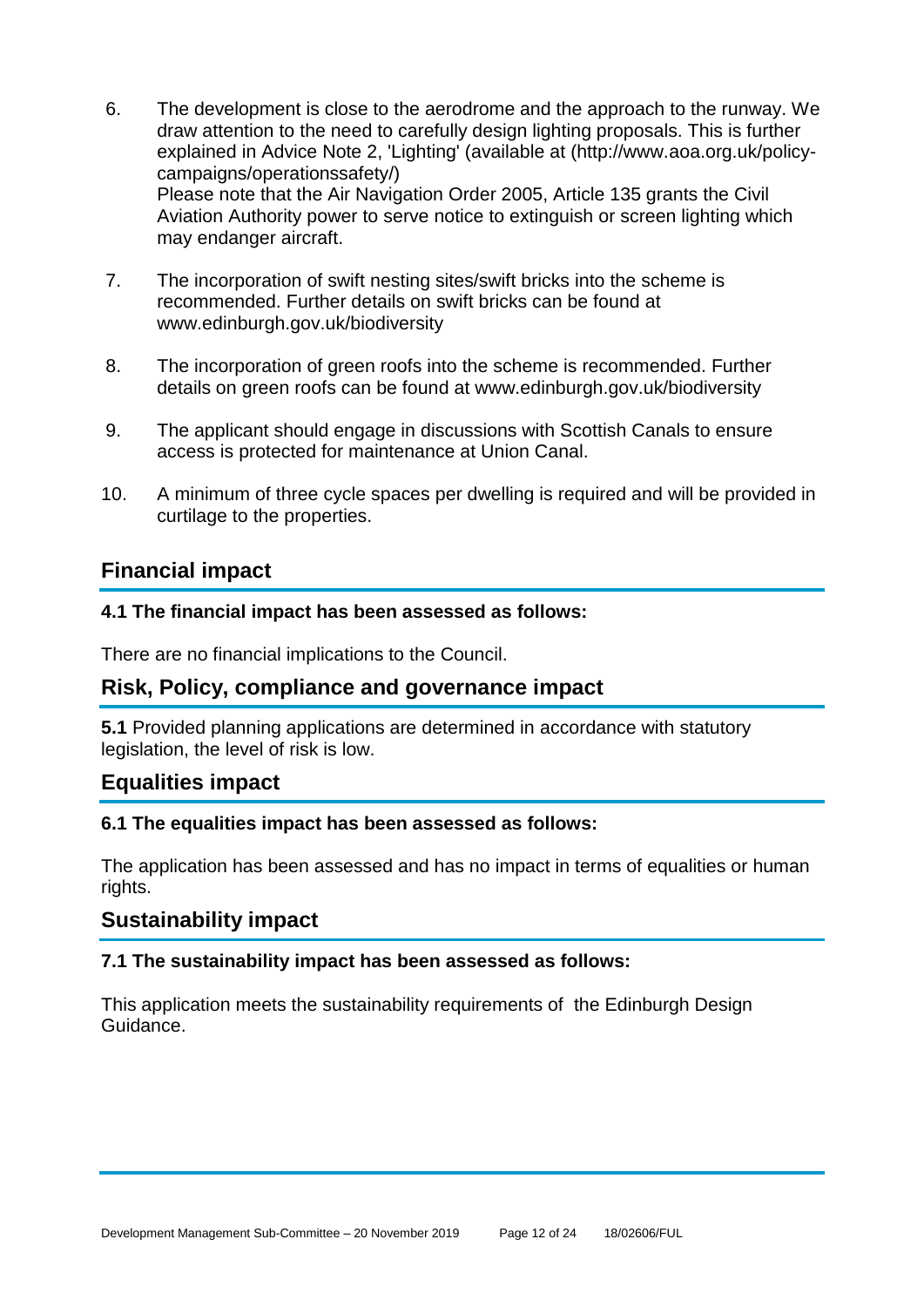# **Consultation and engagement**

#### **8.1 Pre-Application Process**

Pre-application discussions took place on this application.

#### **8.2 Publicity summary of representations and Community Council comments**

Following neighbour notification, 119 letters of objection were received. The matters raised are addressed in the assessment section of the report.

# **Background reading/external references**

- To view details of the application go to
- [Planning and Building Standards online services](https://citydev-portal.edinburgh.gov.uk/idoxpa-web/search.do?action=simple&searchType=Application)
- [Planning guidelines](http://www.edinburgh.gov.uk/planningguidelines)
- [Conservation Area Character Appraisals](http://www.edinburgh.gov.uk/characterappraisals)
- [Edinburgh Local Development Plan](http://www.edinburgh.gov.uk/localdevelopmentplan)
- [Scottish Planning Policy](http://www.scotland.gov.uk/Topics/Built-Environment/planning/Policy)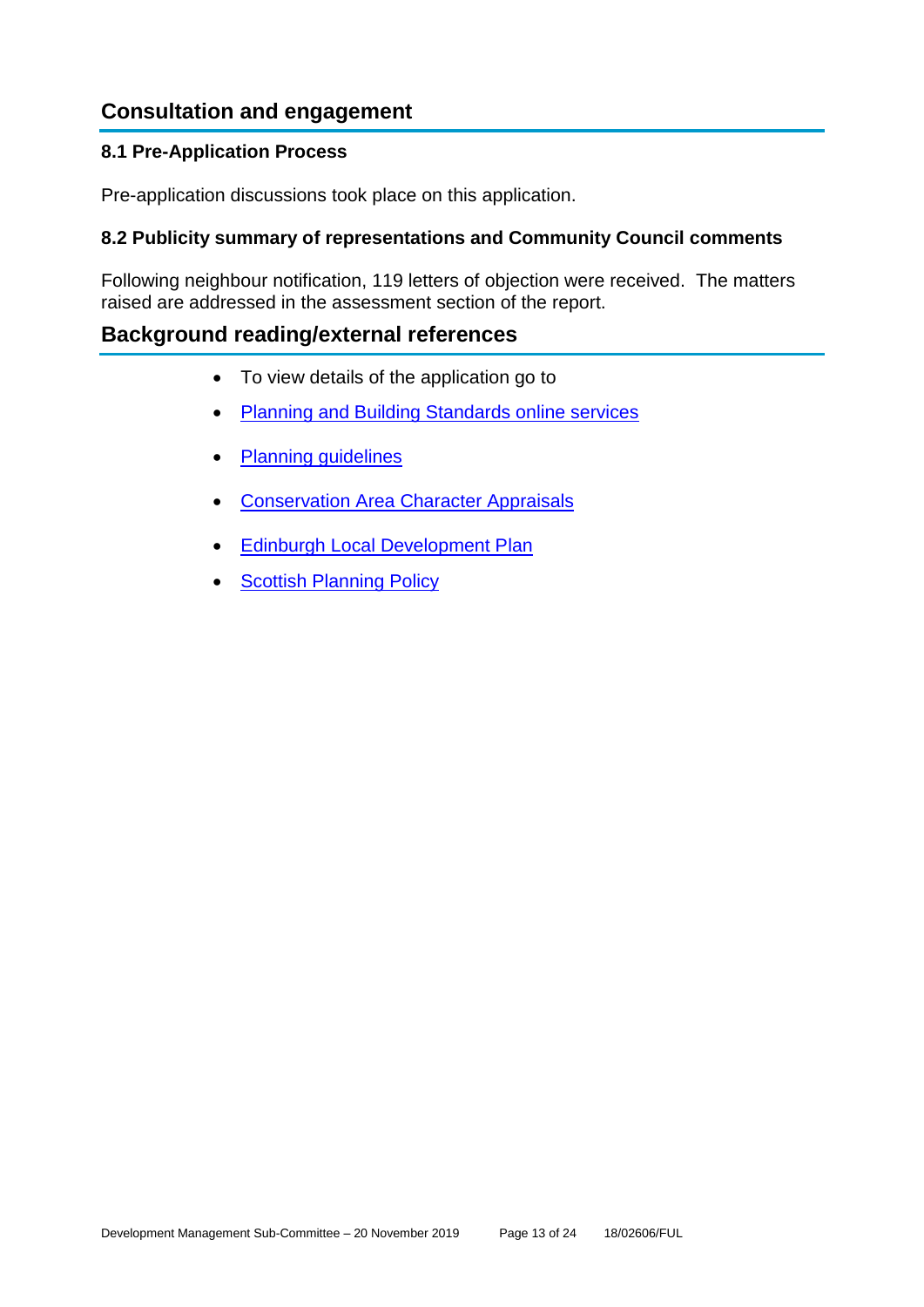| <b>Statutory Development</b><br><b>Plan Provision</b> | Edinburgh Local Development Plan. |
|-------------------------------------------------------|-----------------------------------|
| Date registered                                       | 11 June 2018                      |
| <b>Drawing numbers/Scheme</b>                         | $01 - 11$ ,<br>01A-04A,           |
|                                                       | Scheme 1                          |

**David R. Leslie** Chief Planning Officer PLACE The City of Edinburgh Council

Contact: Murray Couston, Planning Officer E-mail:murray.couston@edinburgh.gov.uk Tel: 0131 529 3594

# **Links - Policies**

#### **Relevant Policies:**

#### **Relevant policies of the Local Development Plan.**

LDP Policy Hou 1 (Housing Development) sets criteria for assessing the principle of housing proposals.

LDP Policy Env 16 (Species Protection) sets out species protection requirements for new development.

LDP Policy Del 1 (Developer Contributions and Infrastructure Delivery) identifies the circumstances in which developer contributions will be required.

LDP Policy Des 1 (Design Quality and Context) sets general criteria for assessing design quality and requires an overall design concept to be demonstrated.

LDP Policy Des 3 (Development Design - Incorporating and Enhancing Existing and Potential Features) supports development where it is demonstrated that existing and potential features have been incorporated into the design.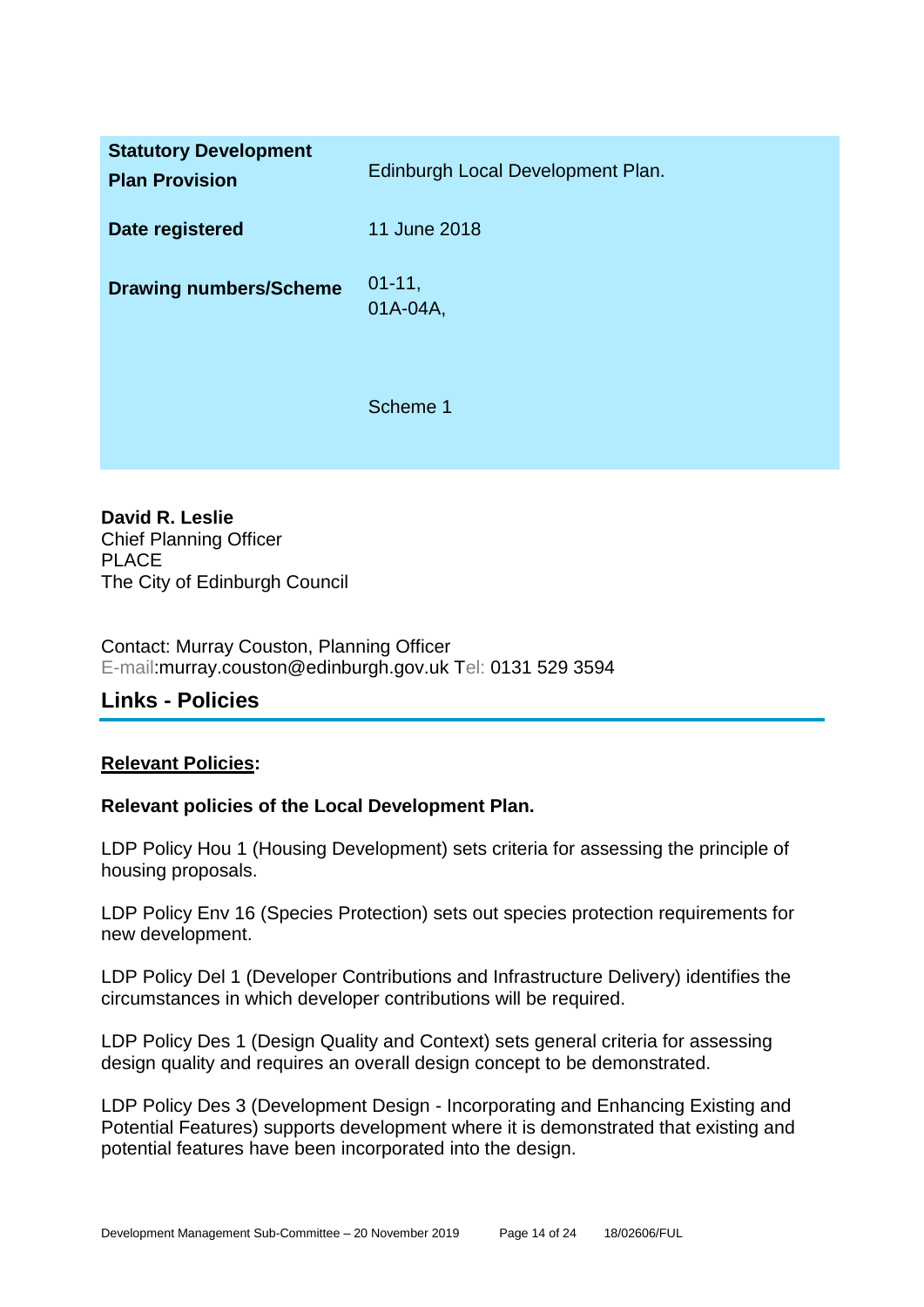LDP Policy Des 4 (Development Design - Impact on Setting) sets criteria for assessing the impact of development design against its setting.

LDP Policy Des 10 (Waterside Development) sets criteria for assessing development on sites on the coastal edge or adjoining a watercourse, including the Union Canal.

LDP Policy Env 18 (Open Space Protection) sets criteria for assessing the loss of open space.

LDP Policy Tra 2 (Private Car Parking) requires private car parking provision to comply with the parking levels set out in Council guidance, and sets criteria for assessing lower provision.

LDP Policy Tra 3 (Private Cycle Parking) requires cycle parking provision in accordance with standards set out in Council guidance.

#### **Relevant Non-Statutory Guidelines**

**Non-Statutory guidelines** Edinburgh Design Guidance supports development of the highest design quality and that integrates well with the existing city. It sets out the Council's expectations for the design of new development, including buildings, parking, streets and landscape, in Edinburgh.

**Non-statutory guidelines** 'LISTED BUILDINGS AND CONSERVATION AREAS' provides guidance on repairing, altering or extending listed buildings and unlisted buildings in conservation areas.

The Ratho Conservation Area Character Appraisal emphasises the strong representation of vernacular development within the village core, the predominant building form of small-scale vernacular cottages providing a unified character, the consistency in the use of traditional building materials, the uncluttered streetscape and the prevalence of residential use.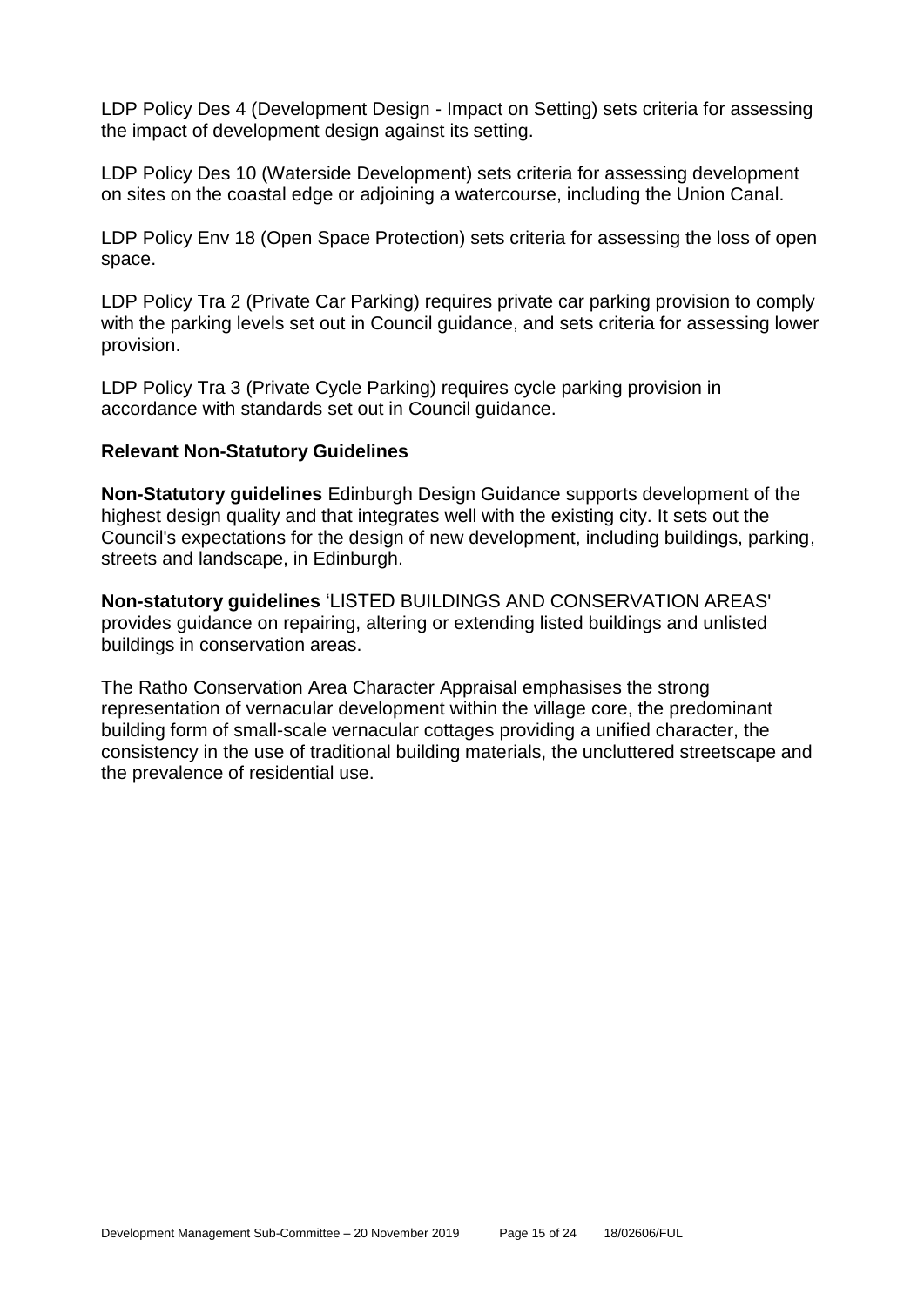# **Appendix 1**

# **Application for Planning Permission 18/02606/FUL at Land 54 Metres East Of 26, Baird Road, Ratho Proposed erection of 11 residential dwellings.**

# **Consultations**

#### **Archaeology response**

*The northern boundary of the site lies adjacent to the southern bank of the Union Canal. This monument is scheduled under the 1979 Ancient Monuments and Archaeological Monuments Areas Act (Ref No. AMH: 4291). In addition the sites location places it on the eastern limits of the historic village of Ratho. The settlement is first recorded in the mid-13th century though the nearby parish church dates from a century earlier. The site appears vacant in the 1st Edition OS map of the 1850's however by the end of the century a small Gas works has been constructed, probably to feed Ratho Village.*

*Accordingly, this site has been identified as occurring within an area of archaeological significance. Therefore this application must be considered under the terms Scottish Government's Our Place in Time (OPIT), Scottish Planning Policy (SPP), Historic Environment Scotland's Policy Statement (HESPS) 2016 and Archaeology Strategy and also CEC's Edinburgh Local Development Plan (2016) Policy ENV9. The aim should be to preserve archaeological remains in situ as a first option, but alternatively where this is not possible, archaeological excavation or an appropriate level of recording may be an acceptable alternative.*

*Firstly any works arising from this development must avoid any disturbance to the physical remains of the adjacent scheduled Union Canal. The views of HES must also be sought in this regard.*

*Out with the scheduled area of the canal, the site may contain archaeological evidence associated with not only the construction and use of the Union Canal but also evidence*  for the development and occupation of Ratho from the medieval period onwards. In *particular the site is of significance in terms of its Victorian industrial heritage being the site of a small scale gasworks, with stone boundary walls thought to contain structural evidence relating to the gasworks buildings. The impact therefore of associated groundbreaking works for this development (construction, services, landscaping etc.) must be regarded as having a potential moderate archaeological impact. It is recommended therefore that prior to development that a phased programme of archaeological works is undertaken to fully excavate, record and analysis all significant remains both buried and upstanding.*

*In essence this will see a phased archaeological programme of works, the initial phase being an archaeological evaluation up to a maximum of 10% of the site and detailed recording (phased plan, elevations, photographic and written surveys) of the site's upstanding stone walls. The results of which would allow for the production of appropriate*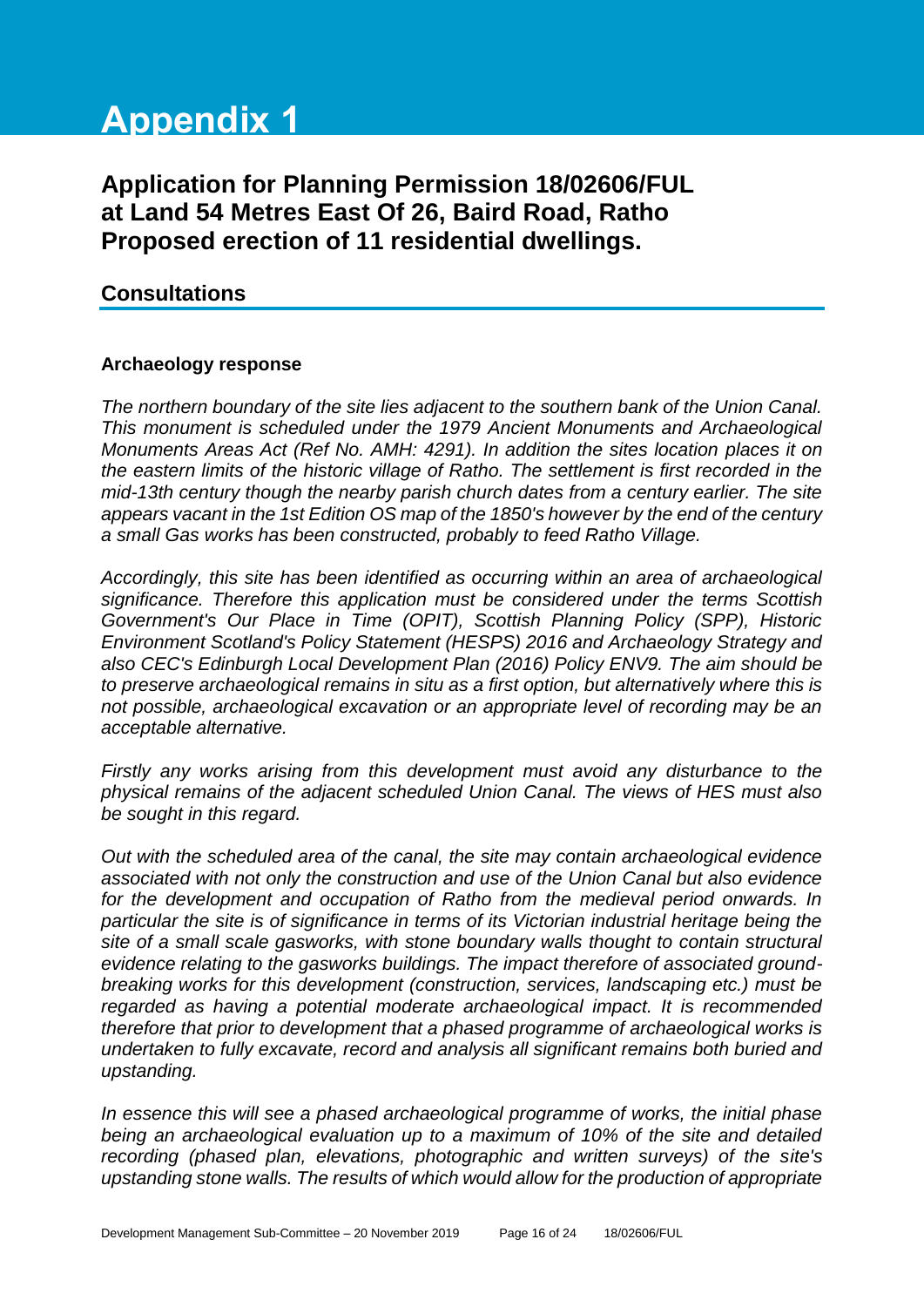*more detailed mitigation strategies to be drawn up to ensure the protection and/or the excavation and recording of any surviving archaeological remains prior to construction.* 

*Therefore, it recommended that if consent is granted that the following condition is attached to ensure the undertaking of the required programme of archaeological works on this site.*

*'No development shall take place on the site until the applicant has secured and implemented a programme of archaeological work (excavation, reporting & analysis, historic building recording and publication) in accordance with a written scheme of*  investigation which has been submitted by the applicant and approved by the Planning *Authority.'* 

*The work must be carried out by a professional archaeological organisation, either working to a brief prepared by CECAS or through a written scheme of investigation submitted to and agreed by CECAS for the site. Responsibility for the execution and resourcing of the programme of archaeological works and for the archiving and appropriate level of publication of the results lies with the applicant.*

#### **Edinburgh Airport response**

*The proposed development has been examined from an aerodrome safeguarding perspective and could conflict with safeguarding criteria unless any planning permission granted is subject to the conditions detailed below: Submission of a Bird Hazard Management Plan Development shall not commence until a Bird Hazard Management Plan has been submitted to and approved in writing by the Planning Authority. The submitted plan shall include details of:*

- *monitoring of any standing water within the site temporary or permanent*
- *sustainable urban drainage schemes (SUDS) - such schemes shall comply with Advice Note 3 'Wildlife Hazards' (available at http://www.aoa.org.uk/policycampaigns/operationssafety/).*
- *management of any flat/shallow pitched/green roofs on buildings within the site which may be attractive to nesting, roosting and 'loafing' birds. The management plan shall comply with Advice Note 3 'Wildlife Hazards.'*
- *reinstatement of grass areas*
- *maintenance of planted and landscaped areas, particularly in terms of height and species of plants that are allowed to grow*
- *which waste materials can be brought on to the site/what if any exceptions e.g. green waste*
- *monitoring of waste imports (although this may be covered by the site licence)*
- *physical arrangements for the collection (including litter bins) and storage of putrescible waste, arrangements for and frequency of the removal of putrescible waste*
- *signs deterring people from feeding the birds.*

*The Bird Hazard Management Plan shall be implemented as approved, on completion of the development and shall remain in force for the life of the building. No subsequent alterations to the plan are to take place unless first submitted to and approved in writing*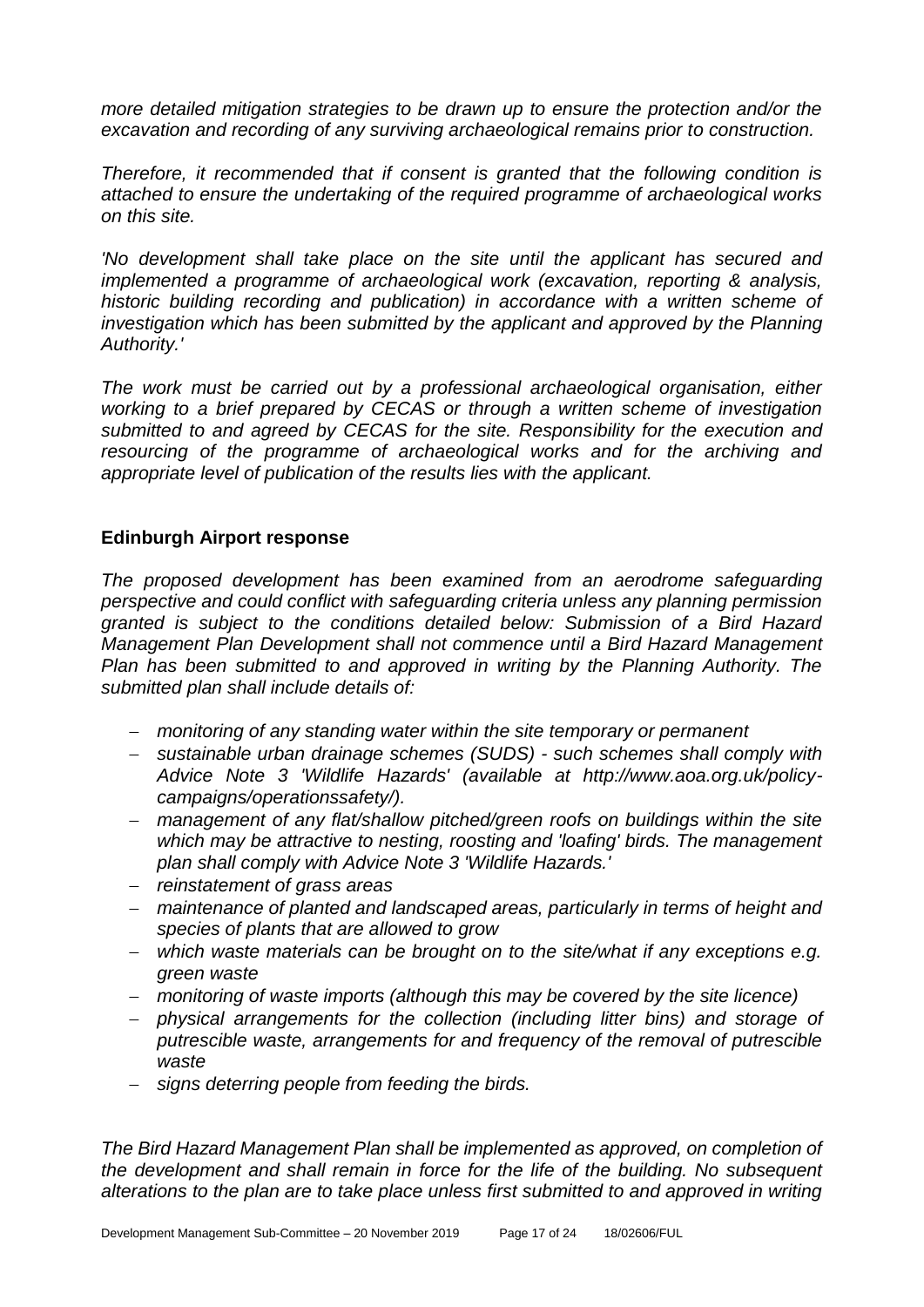*by the Planning Authority. Reason: It is necessary to manage the development in order to minimise its attractiveness to birds which could endanger the safe movement of aircraft and the operation of Edinburgh Airport. The Bird Hazard Management Plan must ensure that flat/shallow pitched roofs be constructed to allow access to all areas by foot using permanent fixed access stairs ladders or similar. The owner/occupier must not allow gulls, to nest, roost or loaf on the building. Checks must be made weekly or sooner if bird activity dictates, during the breeding season. Outside of the breeding season gull activity must be monitored and the roof checked regularly to ensure that gulls do not utilise the roof. Any gulls found nesting, roosting or loafing must be dispersed by the owner/occupier when detected or when requested by Edinburgh Airport Airside Operations staff. In some instances it may be necessary to contact Edinburgh Airport Airside Operations staff before bird dispersal takes place. The owner/occupier must remove any nests or eggs found on the roof. The breeding season for gulls typically runs from March to June. The owner/occupier must obtain the appropriate licences where applicable from Scottish Natural Heritage before the removal of nests and eggs.*

#### *Submission of SUDS Details*

*Development shall not commence until details of the Sustainable Urban Drainage Schemes (SUDS) have been submitted to and approved in writing by the Planning Authority. Details must comply with Advice Note 3 'Wildlife Hazards'. The submitted Plan shall include details of:* 

- *Attenuation times*
- *Profiles & dimensions of water bodies*
- *Details of marginal planting*

*No subsequent alterations to the approved SUDS scheme are to take place unless first submitted to and approved in writing by the Planning Authority. The scheme shall be implemented as approved. Reason: To avoid endangering the safe movement of aircraft and the operation of Edinburgh Airport through the attraction of Birds and an increase in the bird hazard risk of the application site. For further information please refer to Advice Note 3 'Wildlife Hazards' (available at http://www.aoa.org.uk/policycampaigns/operations-safety/)* 

*We would also make the following observations:*

*Cranes Given the nature of the proposed development it is possible that a crane may be required during its construction. We would, therefore, draw the applicant's attention to the requirement within the British Standard Code of Practice for the safe use of Cranes, for crane operators to consult the aerodrome before erecting a crane in close proximity to an aerodrome. This is explained further in Advice Note 4, 'Cranes' (available at http://www.aoa.org.uk/policy-campaigns/operations-safety/ )*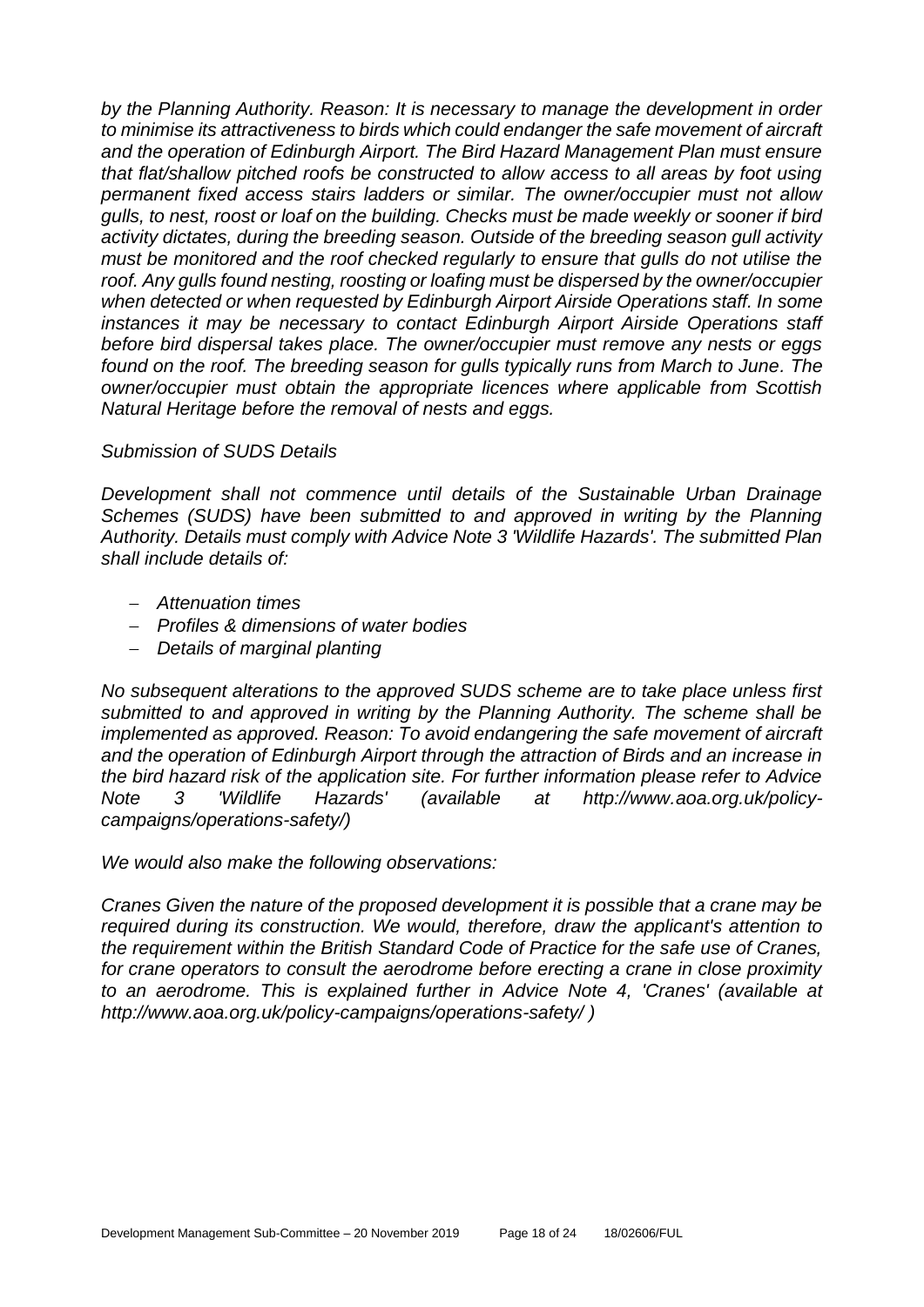*Lighting* 

*The development is close to the aerodrome and the approach to the runway. We draw attention to the need to carefully design lighting proposals. This is further explained in Advice Note 2, 'Lighting' (available at (http://www.aoa.org.uk/policycampaigns/operationssafety/)* 

*Please note that the Air Navigation Order 2005, Article 135 grants the Civil Aviation Authority power to serve notice to extinguish or screen lighting which may endanger aircraft. It is important that any conditions requested in this response are applied to a planning approval. Where a Planning Authority proposes to grant permission against the advice of Edinburgh Airport, or not to attach conditions which Edinburgh Airport has advised, it shall notify Edinburgh Airport, and the Civil Aviation Authority and the Scottish Ministers as specified in the Safeguarding of Aerodromes Direction 2003.*

#### **Children + Families response**

*The Council has assessed the impact of the growth set out in the LDP through an Education Appraisal (August 2018), taking account of school roll projections. To do this,*  an assumption has been made as to the amount of new housing development which will *come forward ('housing output'). This takes account of new housing sites allocated in the LDP and other land within the urban area.*

*In areas where additional infrastructure will be required to accommodate the cumulative number of additional pupils, education infrastructure 'actions' have been identified. The infrastructure requirements and estimated delivery dates are set out in the Council's Action Programme (January 2018).*

*Residential development is required to contribute towards the cost of delivering these education infrastructure actions to ensure that the cumulative impact of development can be mitigated. In order that the total delivery cost is shared proportionally and fairly between developments, Education Contribution Zones have been identified and 'per house' and 'per flat' contribution rates established. These are set out in the finalised Supplementary Guidance on 'Developer Contributions and Infrastructure Delivery' (August 2018).* 

*Assessment and Contribution Requirements*

*Assessment based on:*

*11 Houses*

*This site falls within Sub-Area SW-2 of the 'South West Education Contribution Zone'.* 

*School projections indicate that there is insufficient capacity at Ratho Primary School to accommodate an increase in primary school pupils within its catchment area as a result of the proposed development.* 

*The Education Appraisal did not consider the impact of new housing on this site, but did acknowledge that if new housing development did come forward within the catchment of*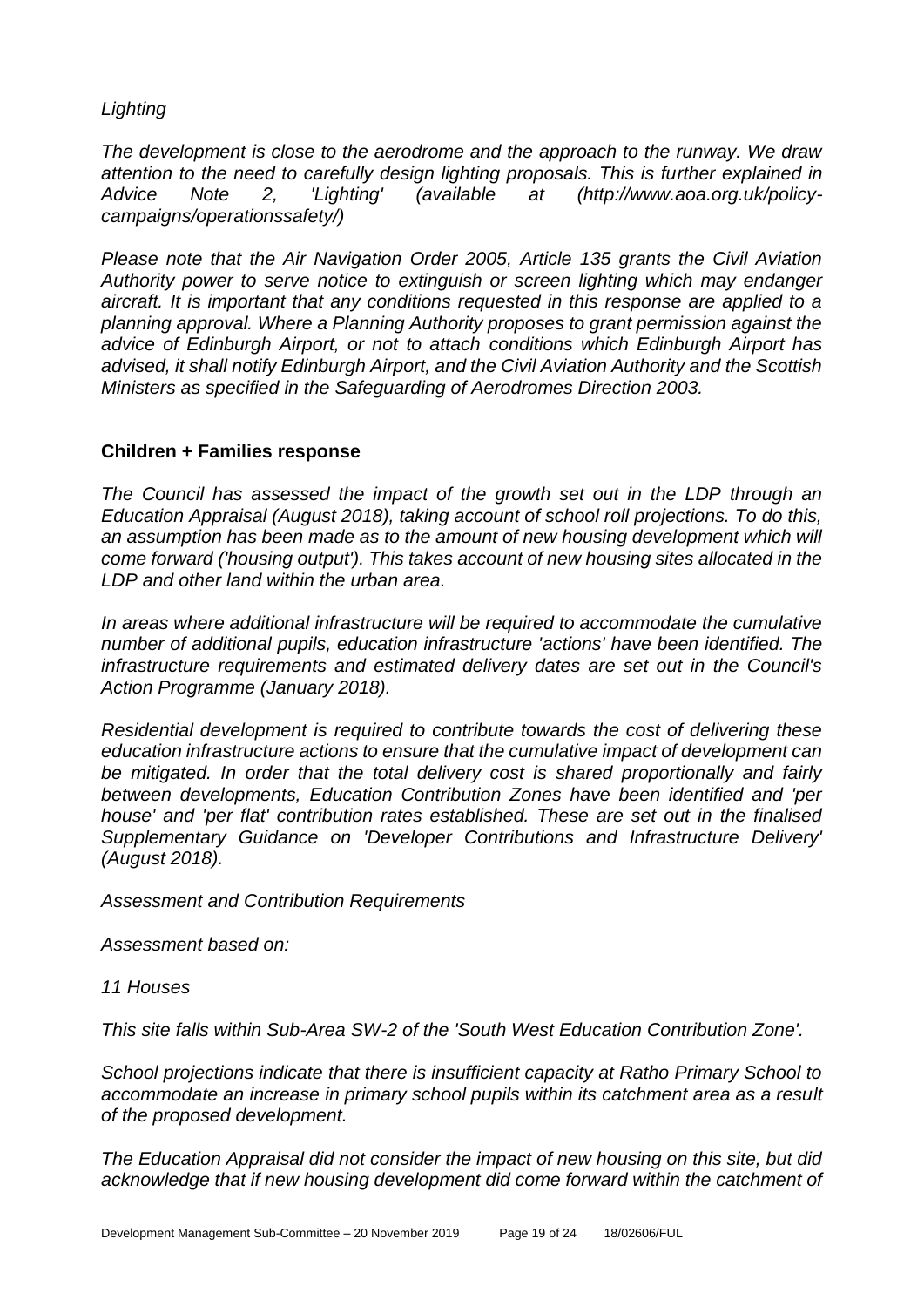*Ratho Primary School new accommodation will be required to accommodate the additional pupils. This is reflected in current school projections which indicate that there is no spare capacity at the school.*

*In order that additional capacity can be delivered to accommodate the increase in pupils as a result of the new development, a contribution towards additional primary school capacity is therefore required. Planning should identify a reasonable contribution towards the cost of delivering this additional classroom. Elsewhere within the South West Education Contribution Zone, new housing developments are required to pay £1,216 per flat and £5,212 per house (as at Q4 2017) towards new primary school classes. For a development of 11 houses, a contribution of £57,332 (as at Q4 2017) would be required.* 

*School roll projections for Balerno High School indicate that there will not be sufficient spare capacity to accommodate the increase in additional secondary school pupils anticipated in the area as a result of this development. Although the Council's current Action Programme does not identity a requirement for additional capacity at the school (this is based on the impact of new housing sites allocated in the LDP and other land within the urban area), the Education Appraisal stated that if additional sites come forward contributions towards increasing capacity may be required. As additional capacity will be required to accommodate pupils from the application site an appropriate contribution is required to mitigate the impact of the development. The pro-rata contribution rate for secondary school extensions, which is set out in the Supplementary Guidance, should also be applied to the proposed development (£6,536 per house - as at Q4 2017). For a development of 11 houses, a contribution of £71,896 (as at Q4 2017) would be required.* 

*If the Council is minded to grant the application, future versions of the Council's Action Programme and Supplementary Guidance would reflect the additional education infrastructure actions set out above.* 

*To cover the total cost of the additional infrastructure required, the contribution required for 11 houses is therefore £71,896 (as at Q4 2017), plus a contribution towards the delivery of additional primary school classrooms. As set out above, a reasonable contribution towards new primary school capacity would be £57,332 (as at Q4 2017). This would give a total contribution requirement towards new education infrastructure of £129,228 (as at Q4 2017).*

*If the appropriate contribution is provided by the developer, Communities and Families does not object to the application.*

#### **Scottish Canals response**

*Scottish Canals has considered the above planning application and would make the following comments:*

*The drawings appear to propose removal of part of the established access track along the front of the canal and replacing this with grass and a small path that comes down to the canal bank. We would question the validity of the planning application if the applicant cannot demonstrate they own all of the land within the red line boundary.*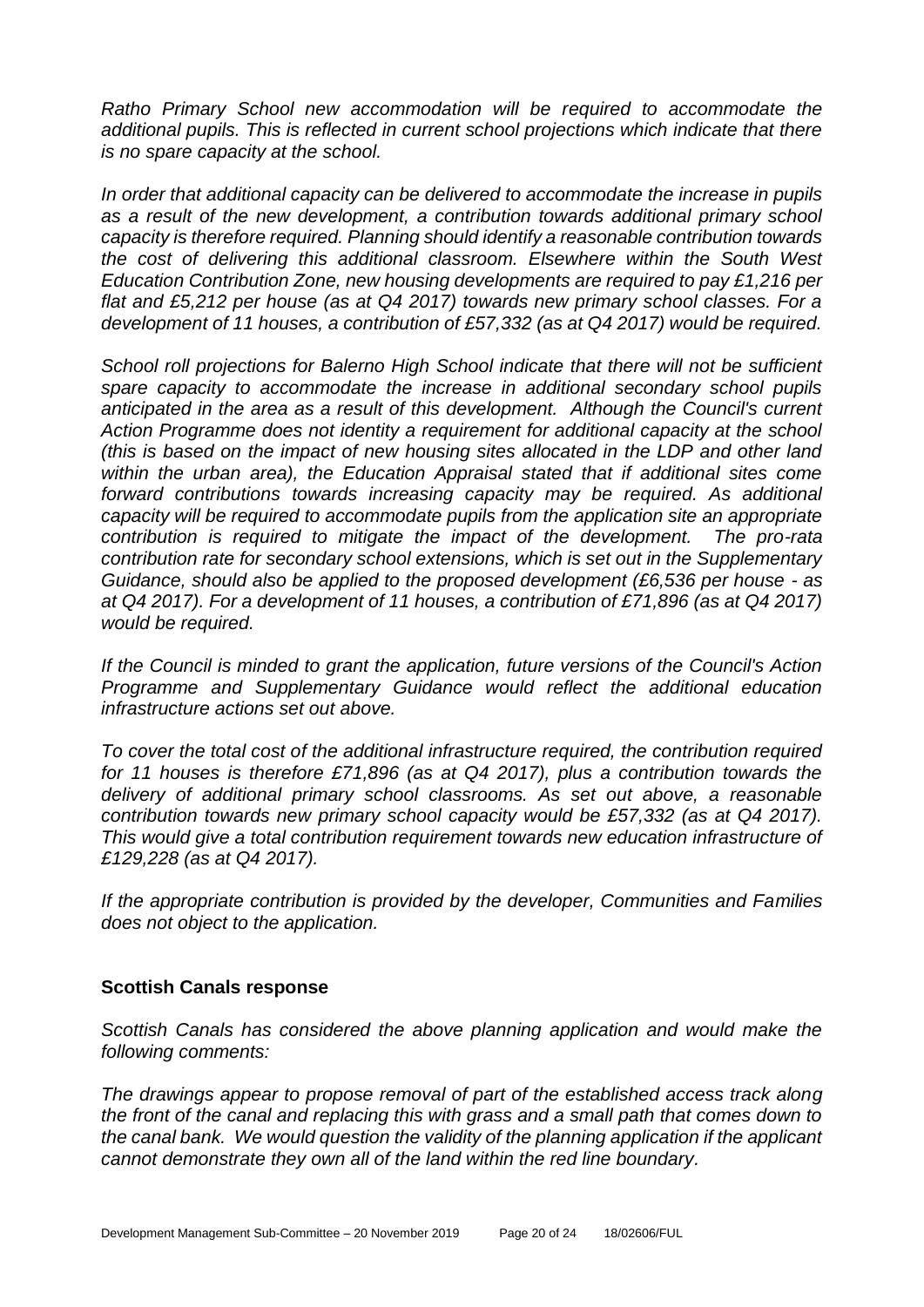*Scottish Canals own the path on the south side of the canal and we require this access road for maintenance of the canal at this location and also to access the pontoons. There are 4 residential boats and 5 leisure boats at this location and they require access 24 hours a day including access for emergency services.. Also the end of the proposed path is along the top of the grass banking that slopes steeply into the canal at this location. This would appear to be an issue for walkers as the path leads to a dead end with no means of getting to any paved access route along the canal-side.* 

*The design of the townhouses is not in keeping with the character of Ratho and would appear to be higher than any other structure in this part of the village. The density of the townhouses is also very urban and again not in keeping with the character of Ratho village.*

*Our residential boaters at this location have in the past enjoyed the ability to park their cars on the area of land at the end of the access route. Whilst this is within the boundary of the proposed development and outwith our ownership we would ask if it is possible to accommodate some parking for boaters within the development site.*

*There is an opportunity for surface water discharge to be taken from the site into the canal subject to Scottish Canals' agreement and suitable filtration being agreed.*

*Scottish Canals would also wish to see the final landscaping details for the proposal particularly in relation to the boundary treatments facing the canal and landscape proposals adjoining our ownership.*

# **Roads Authority Issues response**

*The application should be continued for the applicant to provide further information in regard to the proposed development.*

#### *Reasons:*

*1. The applicant's attention was drawn to Section 2.4, "Design, Integration and Quantity of Parking," in the Edinburgh Design Guidance (October 2017), in particular the subsection, "Parking Standards," where it states that all applications must have reasoned justification for any level of car parking. Details of what should be included in this justification could be found on pages 58 & 59 of the guidance document. Furthermore, the justification should inform the level of car parking proposed, and that the level of proposed car parking should not be an arbitrary number that is decided upon by the amount of spaces that can be accommodated, or that is desired from a commercial perspective, on the site. Justification for the proposed parking provision has not been included in the Design Statement or other documentation submitted as part of the application;*

*2. No mention is made of the proposed provision of cycle parking in support of the development application. This should be provided;*

*3. As a development of 11 dwellings, all accesses must be open for use by the public in terms of the statutory definition of 'road' and require to be the subject of applications for road construction consent. The extent of adoptable roads, including footways,*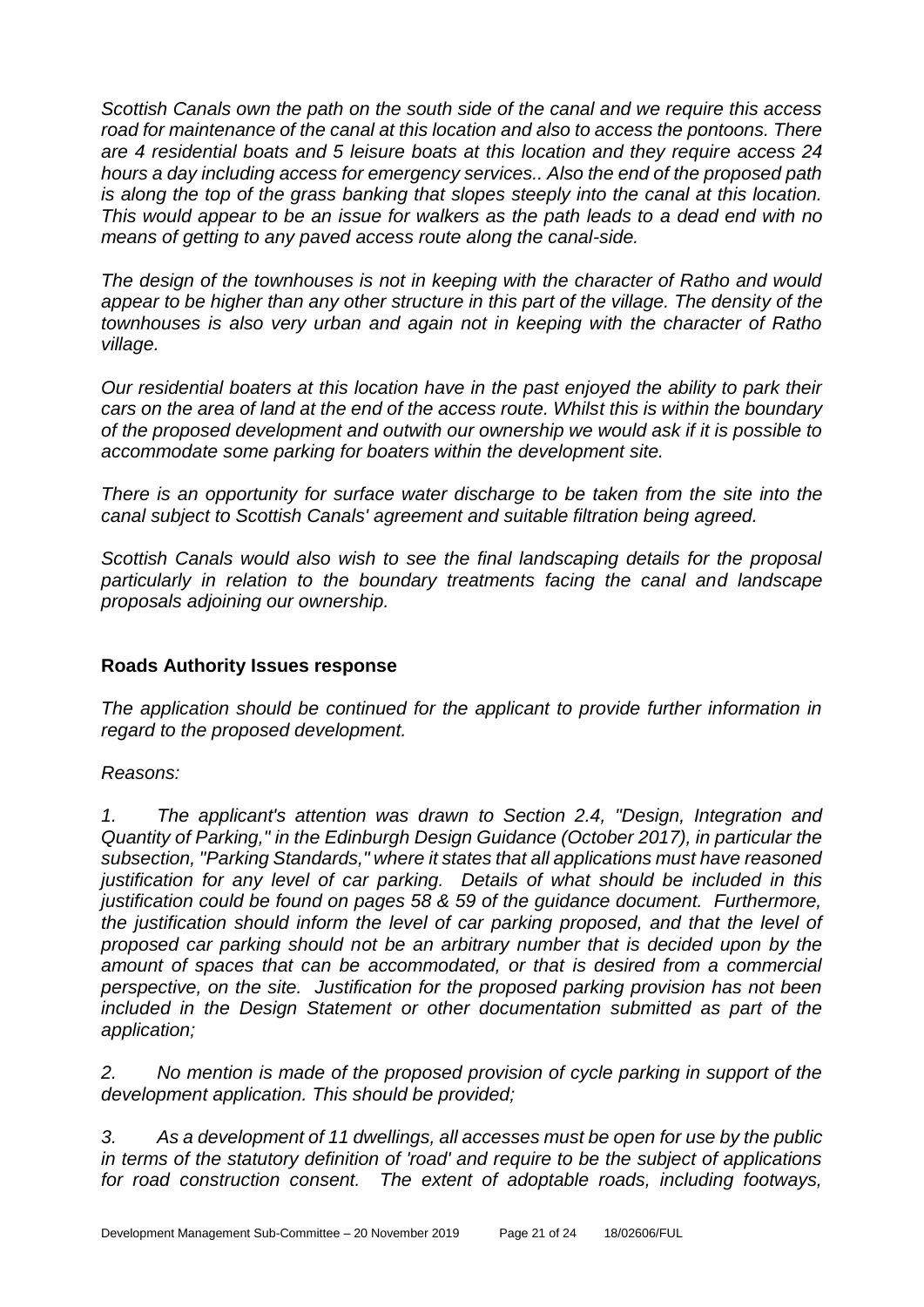*footpaths, accesses, cycle tracks, verges and service strips would require to be agreed. Particular attention must be paid to ensuring that refuse collection vehicles are able to service the site - to this end, the applicant should provide a swept path analysis demonstrating that a 12m refuse collection vehicle is able to negotiate the development;*

*4. Electric vehicle charging outlets should be considered for this development. No mention is made in the Design Statement. As a minimum passive provision would be expected i.e. ducting and infrastructure to allow electric vehicles to be readily accommodated in the future. More details can be found in the Edinburgh Design Guidance;*

# **Roads Authority Issues further response**

*Regarding this application;*

*Car Parking numbers - the maximum number of spaces as per the 2017 standards is 22 (2 per unit). The developer is proposing 26 which exceeds this. This number will have to be justified in line with page 58 of the standards, as stated in our previous response. I note that 4 visitor spaces are included in this total. The developer should carry out a parking survey of the surrounding street/s to determine if these are required. The information in the 2-page summary is not sufficient in this regard.*

*Cycle Parking - the number proposed is fine, we will accept them being within curtilage.*

*Motor Cycle Parking - need to identify the location of this space.*

*Refuse vehicle access - we require a swept path drawing demonstrating that a 12m refuse vehicle can safely turn within the available turning area.*

*Adopted areas - it would be useful to have a drawing showing the proposed adoption extents.*

# **Roads Authority Issues updated comment**

*No objections to the application subject to the following being included as conditions or informatives as appropriate:*

*1. All accesses must be open for use by the public in terms of the statutory definition of 'road' and require to be the subject of applications for road construction consent. The extent of adoptable roads, including footways, footpaths, accesses, cycle tracks, verges and service strips to be agreed. The applicant should note that this will include details of lighting, drainage, Sustainable Urban Drainage, materials, structures, layout, car and cycle parking numbers including location, design and specification. Particular attention must be paid to ensuring that refuse collection vehicles are able to service the site. The applicant is recommended to contact the Council's waste management team to agree details;*

*2. The applicant should note that the Council will not accept maintenance responsibility for underground water storage / attenuation;*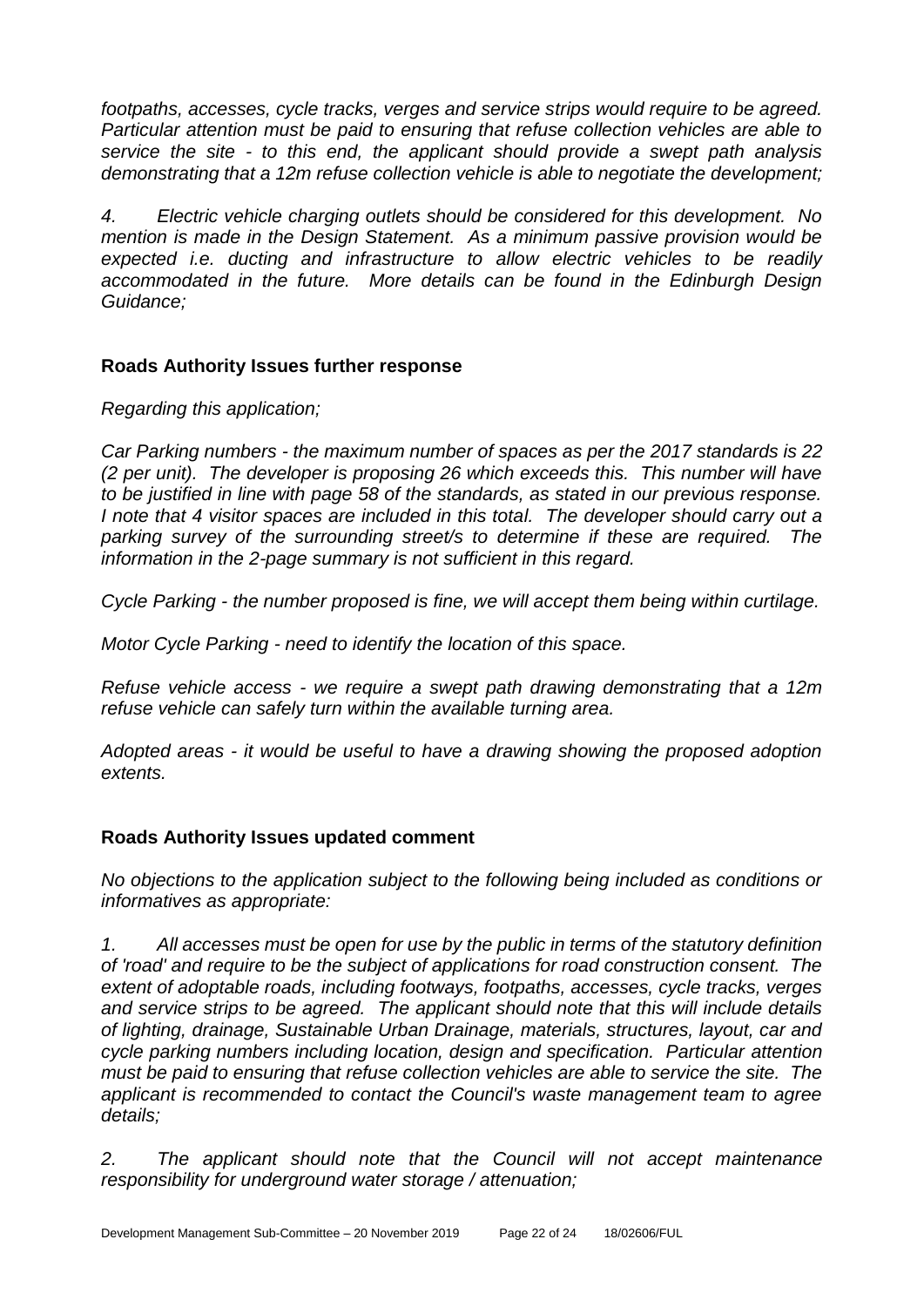*3. Any parking spaces adjacent to the carriageway will normally be expected to form*  part of any road construction consent. The applicant must be informed that any such *proposed parking spaces cannot be allocated to individual properties, nor can they be the subject of sale or rent. The spaces will form part of the road and as such will be available to all road users. Private enforcement is illegal and only the Council as roads authority has the legal right to control on-street spaces, whether the road has been adopted or not. The developer is expected to make this clear to prospective residents as part of any sale of land or property;*

*4. Electric vehicle charging outlets should be considered for this development including dedicated parking spaces with charging facilities and ducting and infrastructure to allow electric vehicles to be readily accommodated in the future;*

*Note:*

*The application will be assessed under the 2017 parking standards for Zone 3.* 

*Car Parking; for 11 units (4 or more rooms) a maximum of 2 spaces per dwelling is permitted.*

*The applicant is proposing a total of 24 spaces, 22 of which are in the form of garage space/driveways and 2 on street. Having reviewed the overall parking provision, it is acceptable to transport that 2 additional on street spaces be provided.*

*Cycle Parking; For 11 units (4 or more rooms), a minimum of 3 cycle spaces per dwelling is required. These spaces will be provided in curtilage to the properties.* 

#### **Historic Environmental Scotland - response dated 09/09/2019**

*Thank you for your consultation which we received on 27 August 2019. We have assessed it for our historic environment interests and consider that the proposals have the potential to affect the following:*

*Ref Name Designation Type SM11097 Union Canal, Fountainbridge to River Almond Scheduled Monument*

*You should also seek advice from your archaeology and conservation service for matters including unscheduled archaeology and category B and C-listed buildings.*

*Our Advice*

*The proposals include works that are adjacent to the boundary of the above scheduled monument. The location of the scheduled area can be found by searching our website at http://portal.historicenvironment.scot/. Should any works directly affect the protected area, the applicant will need to contact us to ascertain if scheduled monument consent would be required.*